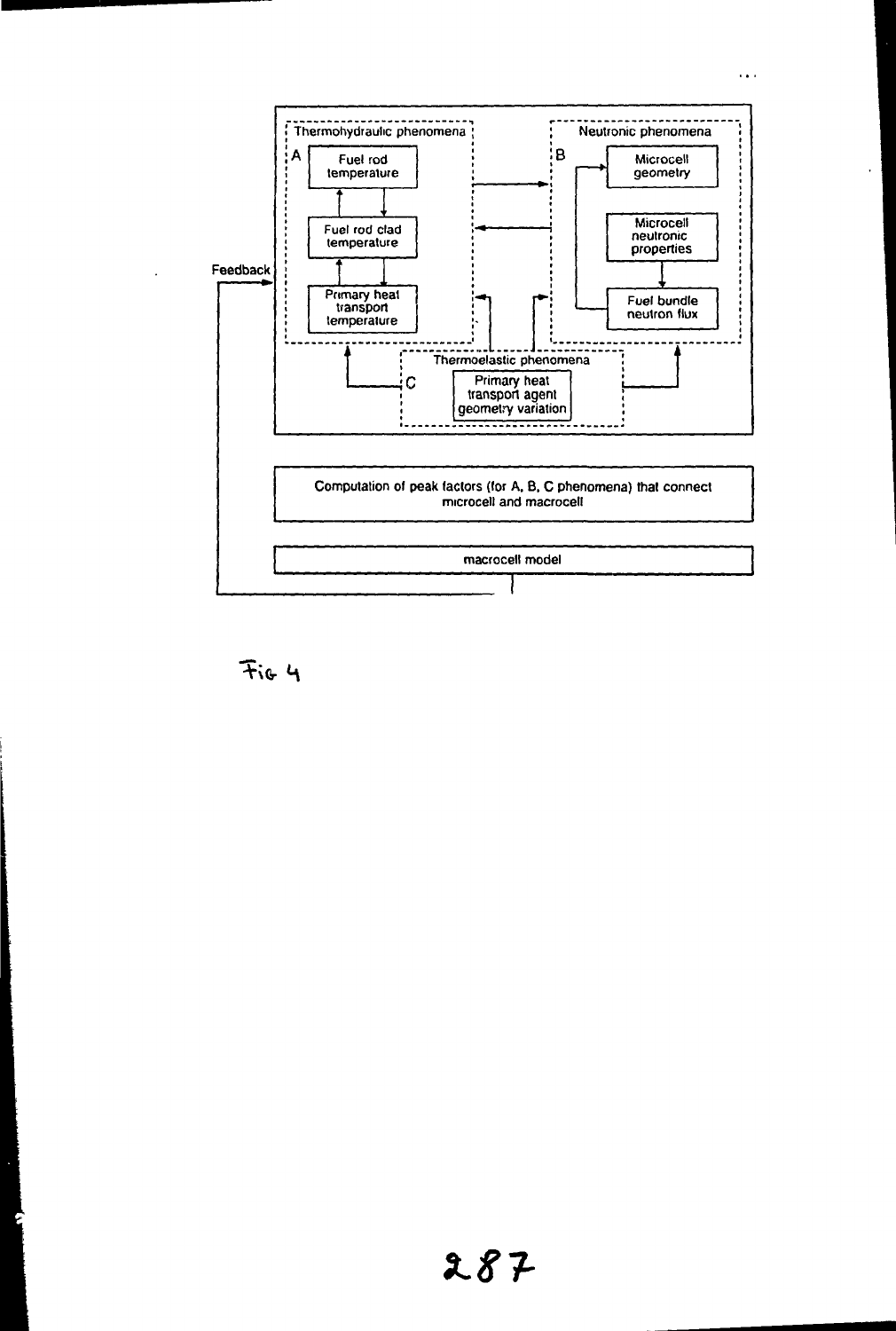

FIG. 5 "CORA" CONCEPTUAL TOP-LEVEL DESIGN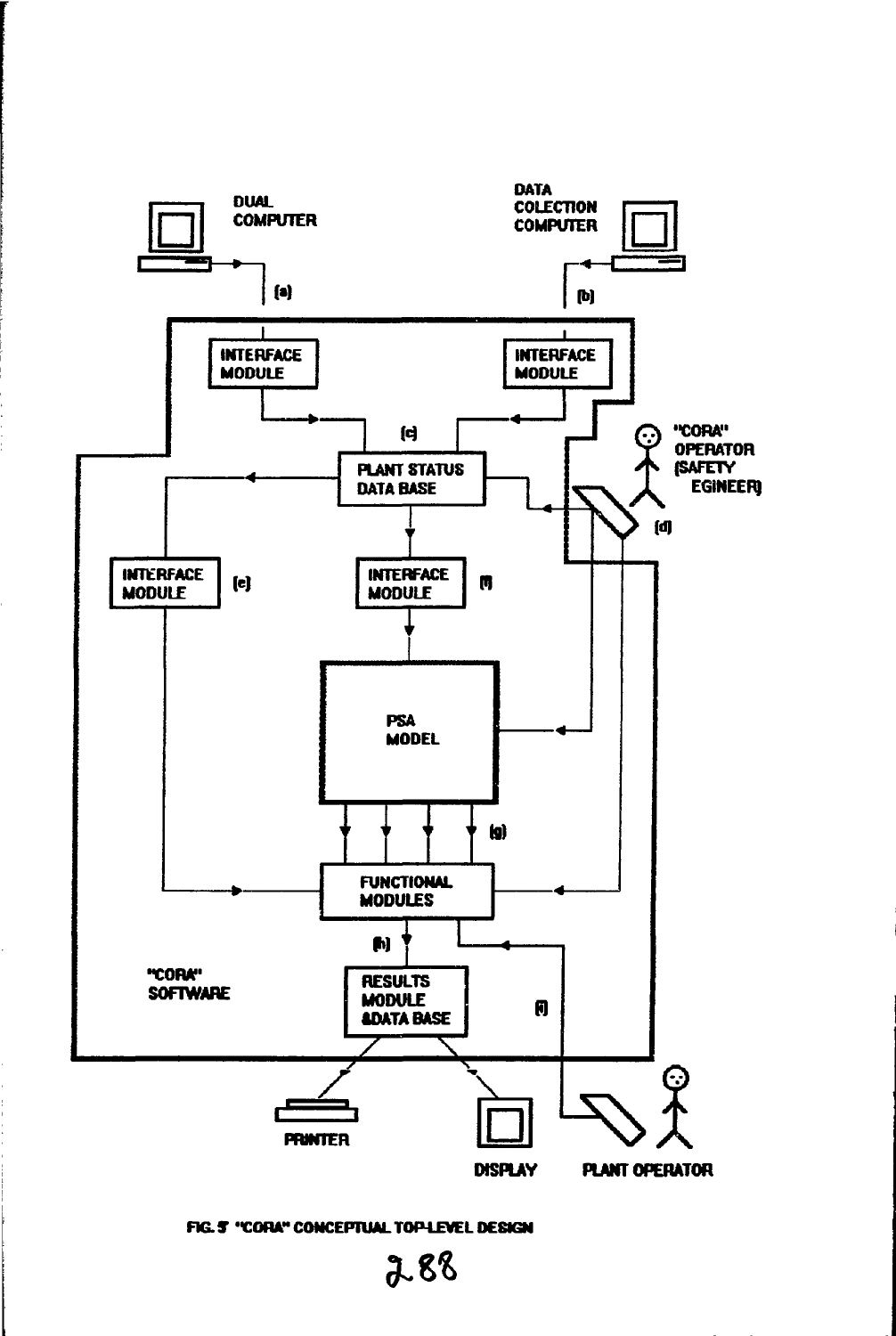

- 1. Hard Control [SIdII] -Procedural Behaviour
- 2. Soft Control  $[Rule] \leq$
- 3. Creative Control | Knowledge | == > Creative Behaviour

ROSS - Rule Operator Support System

KOSS-Knowledge Operator Support System

\_\_\_\_\_

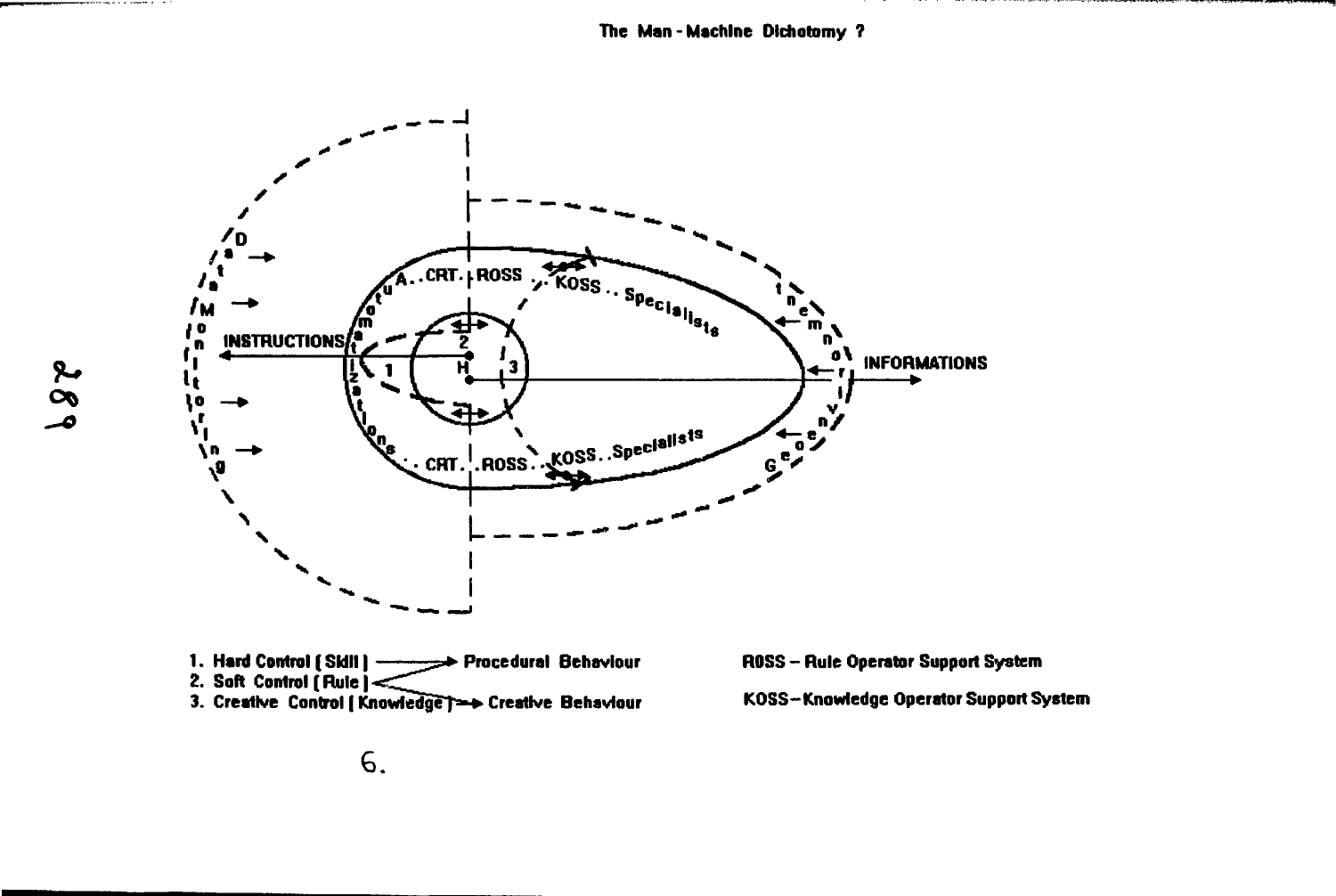#### OPERATOR SUPPORT SYSTEMS ACTIVITIES AT EPRI

Joseph A. Naser

Electric Power Research Institute 3412 Hillview Avenue P. O. Box 10412 Palo Alto, California 94303 U.S.A.

#### Introduction

In recent years, the requirements on nuclear power plant personnel to improve availability, reliability, and productivity and to reduce safety challenges to the plant have increased. These personnel are working with more complex systems, and responding to increasing operational, regulatory and productivity demands. As tasks become more complex, involving large numbers of subsystem interrelationships, the potential for human errors increases. Therefore, reliable, integrated information is a critical element for protecting the utility's capital investment and increasing availability, reliability, and productivity. Integrated systems with integrated information access can perform more effectively to increase productivity and enhance safety. Traditionally systems have been implemented in a stand-alone manner which has resulted in increased operation and maintenance costs. Increased competition in the utility industry in the United States makes it essential that these operating and maintenance costs are minimized. Technology can be used to assist plant personnel and reduce the potential for human errors. At the same time, it can support improved productivity and the reduction of overall operating and maintenance costs.

Operational, diagnostic and monitoring errors have all occurred in power plants causing reductions in availability and substantial cost consequences. Plant safety has been challenged due to misinterpretations of data and incorrect assumptions of plant state. The event at Three Mile Island is an example of this. Since this event, a number of operator support systems have been implemented such as the safety parameter display system (SPDS), boiling curve displays or tables, and emergency operating procedure flow charts. Some of these operator support systems utilize expert system technology. They have all been useful in assisting humans in making their decisions.

Expert systems have reached a level of maturity where they offer considerable benefits for operator support systems in nuclear power plants. The ability of expert systems to enhance human expertise makes them an important tool for the nuclear utility industry in the areas of engineering, operations and maintenance. Benefits of expert system applications include comprehensive and consistent reasoning, reduction of time required for activities, retention of human expertise and ability to utilize multiple experts knowledge for an activity.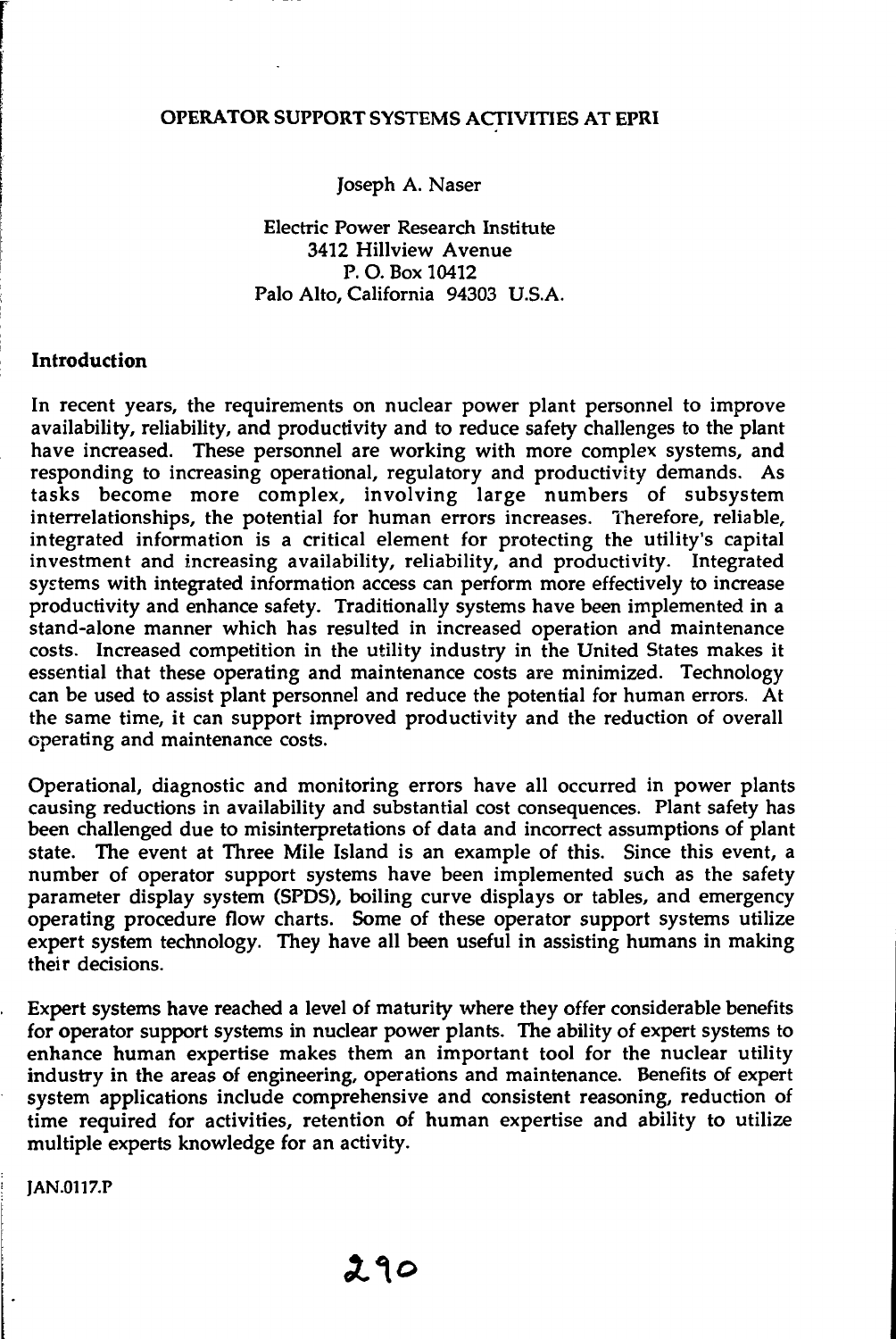### **Background**

The Electric Power Research Institute (EPRI) Instrumentation and Control Upgrade Initiative is designed to help utilities upgrade the I&C systems in their plants. Operator support systems are included in this Initiative. The goal of this initiative is "Develop the methodology applicable to each reactor vendor type plant to implement an integrated instrumentation and control (I&C) upgrade plan. Demonstrate the methodology through utility application to at least ten key systems by the year 2000 to achieve enhanced safety, reduction in operating and maintenance costs, increased plant performance and reduced vulnerability to I&C obsolescence.". To support this goal, there are seven technical elements. These are Instrumentation, Control and Protection, Man-Machine Support Systems, Communications, Software Verification and Validation, Maintenance, and Standards and Specifications. Operator support systems are handled under the Man-Machine Support Systems element. Communications provides the infrastructure for making the correct information available to the operator support systems and software verification and validation provides methods to assure the quality of the operator support systems.

Integration is a key word in the EPRI I&C Upgrade Initiative. First, there is the integrated life cycle management plan which looks at the entire plant and evaluates and plans all of the upgrades in an integrated manner. Second, is the integration of the plant systems and information to enhance cooperation between systems. This also supports the reduction of unnecessary duplication of functions and information. Figure 1 shows the integrated I&C upgrade process and figure 2 indicates the methodologies being developed to support the upgrade process.

The objectives of integrating plant systems and information are to improve plant availability and reliability, to reduce operations and maintenance costs, to reduce safety challenges, and to improve performance with existing and new systems. The plant communications and computing architecture of the Communications element supplies the infrastructure which allows the integration of systems and information. This architecture will support the interoperability of operator support systems. The EPRI Plant-Window system of the Man-Machine Support Systems element allows the human to interface with the integrated plant systems and supplies a platform for operator support systems.

The capabilities and benefits for expert systems and their potential for operator support systems was realized by EPRI in 1983. At that time the Control, Diagnostics, and Information Program in the Nuclear Power Division of EPRI initiated activities for developing expert system technology. Since then, expert system technology has been utilized to develop operator support systems building on the utilities' knowledge bases.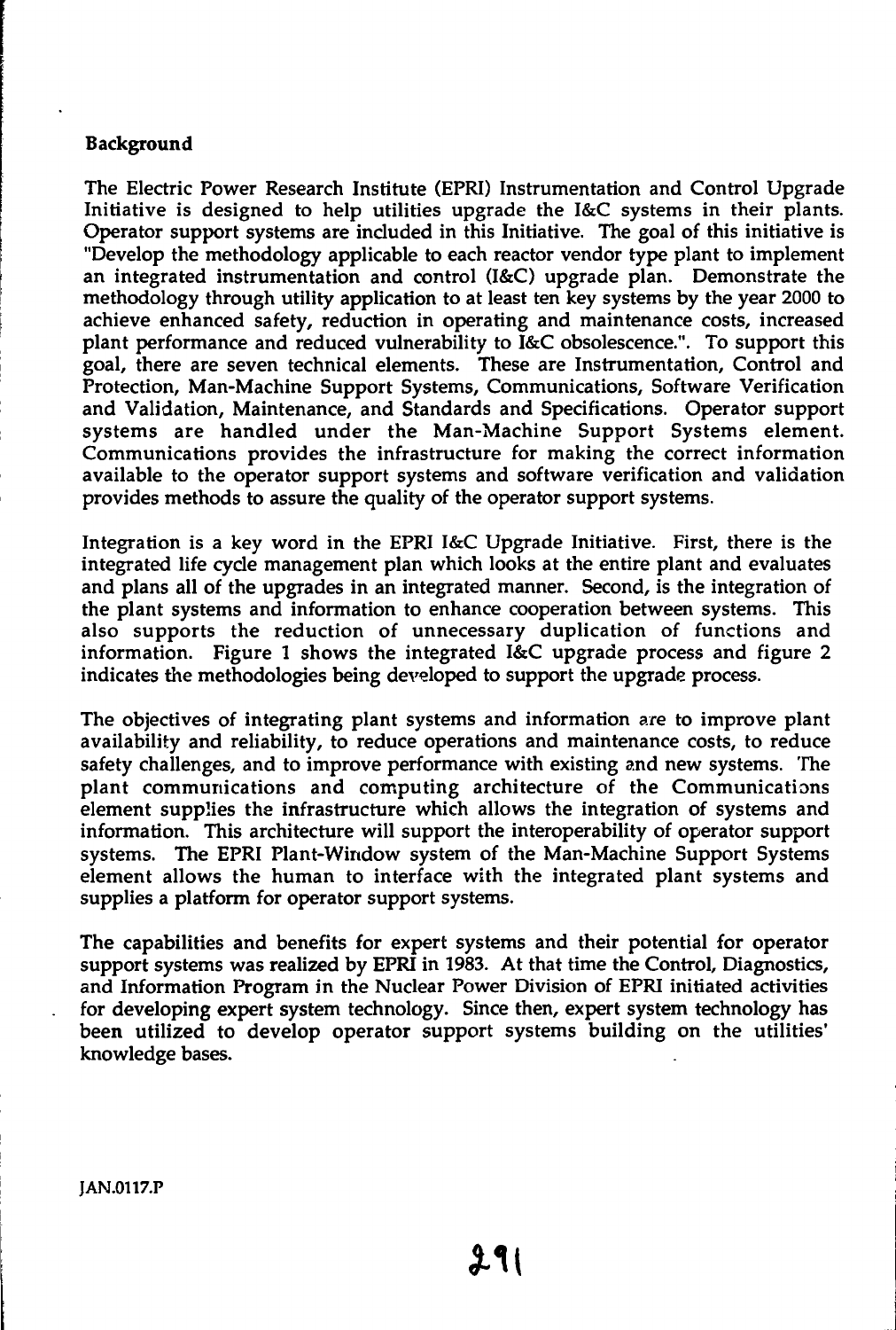#### Plant Communications and Computing Architecture

The plant communications and computing architecture activities support the operator support systems by providing the mechanism for integrating systems, for providing access to all of the plant's information sources, and for facilitating common interfaces between the human and the machine. Figure 3 is a representation of this architecture. EPRI is developing a generic methodology for the creation of Plant Communications and Computing Architecture Plan (PCCAP) which will define the requirements for the communications and computing architecture at a power plant. EPRI is currently working with five nuclear utility demonstration plants to help them develop their own Plant Communications and Computing Architecture Plans. Feedback from these demonstration plants have been used to improve the generic methodology which can be utilized by all utilities. The use of the methodology has already demonstrated benefits in the demonstration plant activities. The process this methodology describes is shown in figure 4.

Through the use of this generic methodology and its associated workbook [1, 2], both of which will be published by the end of 1993, utilities will be provided road maps and guides to develop their own Plant Communications and Computing Architecture Plan which will support integrated operator support systems. The Plant Communications and Computing Architecture Plan will help the utility to implement a plant communications and computing architecture where:

- Each operator support system will be able to communicate with other internal and external systems.
- The human-machine interface of each operator support system will be consistent in look and feel with other operator support systems.
- Future migration to a new hardware or technology will be completed without excessive down time or a major conversion effort.
- Each operator support system will be maintained at a more reasonable cost.
- Information and functionality will not be unnecessarily duplicated.

Once the utility has completed its own Plant Communications and Computing Architecture Plan, utilities will be able to implement integrated operator support systems which will help to extend plant life, improve efficiency, reduce maintenance costs, reduce operator errors, and improve safety.

#### **EPRI Plant-Window System**

The objectives of the EPRI Plant-Window System are to reduce the safety challenges to the plant by presenting more complete, integrated and reliable information to plant staff to better cope with operating and emergency conditions; to increase productivity by eliminating routine manpower-intensive efforts such as recording, integrating and evaluating data and by developing tools to assist in performing

JAN.011*7.P*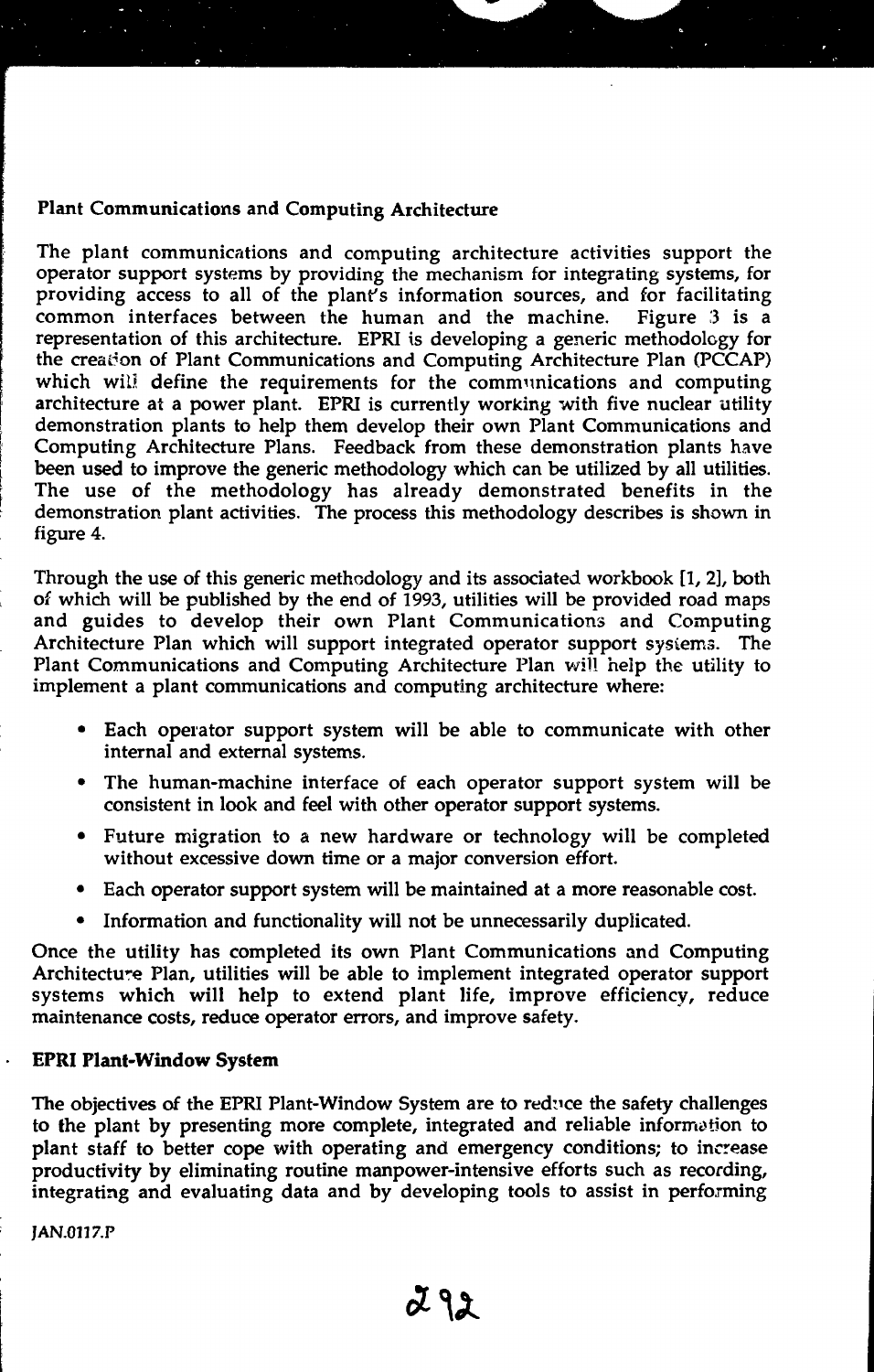monitoring and control activities; to improve consistency and completeness of decision-making activities by developing operator support systems; and to improve information availability so that it is readily obtainable and in the proper form for all groups requiring it. The EPRI Plant-Window System acts as a uniform interface for operator support systems. It plays the role of the window that the human has into the plant. It allows the human to interface with all of the plant systems, software, and databases and to perform any desired activities.

The EPRI Plant-Window System will have direct access to all on-line and archival plant data for use by operations, engineering and maintenance staff. This system will have the ability to allow direct monitoring and control of the plant. The system will be designed to allow a wide variety of operator support systems to be accessible to it in a totally transparent manner as far as to where the system actually resides. It will be able to communicate as desired with other computers and operator support systems throughout the plant. It will be designed in a modular and easily expandable form. The conceptual design for this system is shown in figure 5. The functional requirements for the EPRI Plant-Window System are being developed. A first draft of the functional requirements will be completed by the end of 1993. A demonstration project for the EPRI Plant-Window System is currently being developed with one of the utilities. This limited demonstration will test out some of the capabilities of this type of system. The experience with this prototype will support the utility's future decision making plans concerning integrating systems and consistent human-machine interfaces.

#### Reactor Water Cleanup System

The Reactor Water Cleanup System (RWCU) was chosen as a demonstration of a CRT-based control system. This system is being developed as if it were a control node on the Integrated Computer System (ICS) on the Browns Ferry Nuclear plant. It is not being implemented at Browns Ferry at this time. To date, the process computer and human-machine interface of the ICS have been used to provide information and the indication of plant parameters, but have no control functions. This effort seeks to extend digital technologies into the area of equipment control. At the same time, the project is evaluating the issues associated with using CRTbased controls.

The RWCU utilizes graphical displays, which are in a mimic form, to represent the system and on-line data relevant to the system. It also has graphic representations for control actions. The system can be operated from the CRT in either a manual mode or an automatic mode. In the former case, all control step actions are performed directly by the operator. In the latter case, the operator initializes the action and the system performs the steps automatically. Behind the system is a set of procedures for all activities related to the RWCU. This allows the system to develop checklists of parameters and actions which must be confirmed before a control action may be taken. If the relevant information is directly available to the system, such as through on-line plant parameters, the system indicates the status of those portions of the checklist. For information the system does not have, the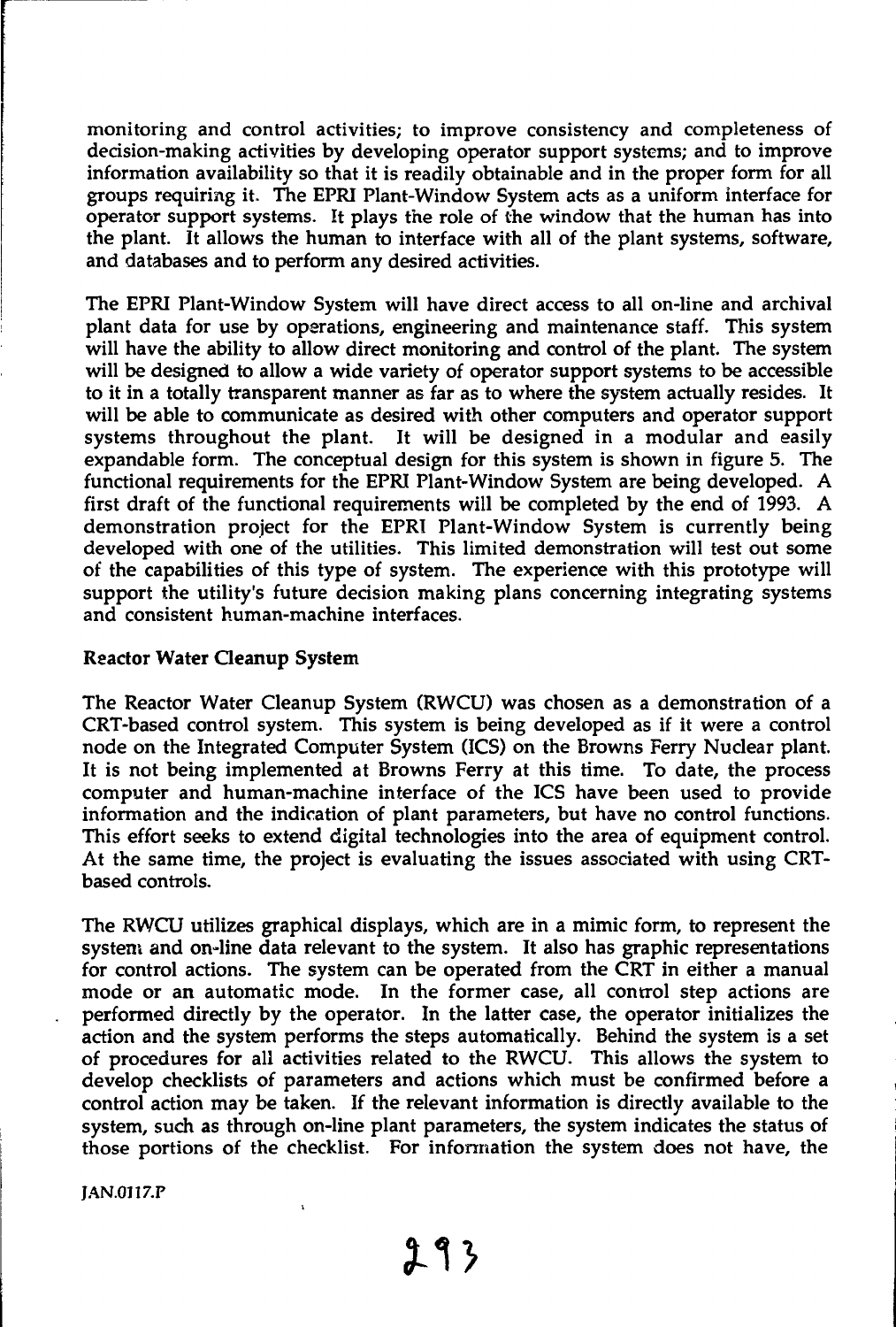system asks the question of the operator and the operator supplies the information. Once all of the conditions have been satisfied, then the control action is allowed. In the manual mode the system prompts the user to the next step in the procedure. Figures 6 through 10 are illustrations of the screens presented to the user. Figure 6 is the overall system mimic which is part of every screen displayed. Figure 7 is a checklist of preconditions for an action. Figure 8 illustrates a prompt to the operator when the system is in the manual mode and figure 9 shows the mechanism for controlling a valve from the CRT in manual mode. Figure 10 is an illustration of a screen when the system is in automatic flow control.

A RELAP computer code plant model was developed for the simulation of the plant's reactor water cleanup system and the plant itself. This simulation model was used to test the RWCU. It is now being used to demonstrate the system to utility personnel at different utilities. A report on the CRT-based RWCU will be available in early 1994.

## Emergency Operating Procedures Tracking System

The Emergency Operating Procedures Tracking System (EOPTS) is a computerized system to help operators select and apply operating procedures during plant emergencies  $[3, 4, 5]$ . EOPTS provides the capability to interpret and compile emergency operating procedure logic into a compact, fast-running software module that interfaces to and is co-resident with the nuclear power plant's safety parameter display system (SPDS). It utilizes the same database as the SPDS. The system allows multiple user access and provides real-time notification of emergency procedure steps, on-line explanations for these messages, priority filtering and data quality checking.

Before the event at Three Mile Island, emergency operating procedures were based on events. This required the operations staff to diagnose the event, which was occurring, in order to determine the proper action to take to bring the plant back to a desirable state. After the event at Three Mile Island, the Boiling Water Reactor Owners Group decided that symptom-based emergency procedures were more appropriate. With symptom-based procedures, the operators did not have to diagnose the event to determine the appropriate procedures. Instead, they determined the appropriate procedures by observing the symptoms of the event. The Owners Group created a set of emergency procedure guidelines for developing emergency operating procedures. Over time the number and size of these procedures has grown making them more difficult to use in a textual format during an event. To improve the usefulness of these procedures, most utilities converted their textual procedures into flow chart format. This was a substantial step forward in making the procedures easier to use by the operating staff under stressful conditions. Still, some concerns about the ease of use were expressed when multiple procedures were required and when symptoms changed quickly. The EOPT5 was developed to respond to these concerns.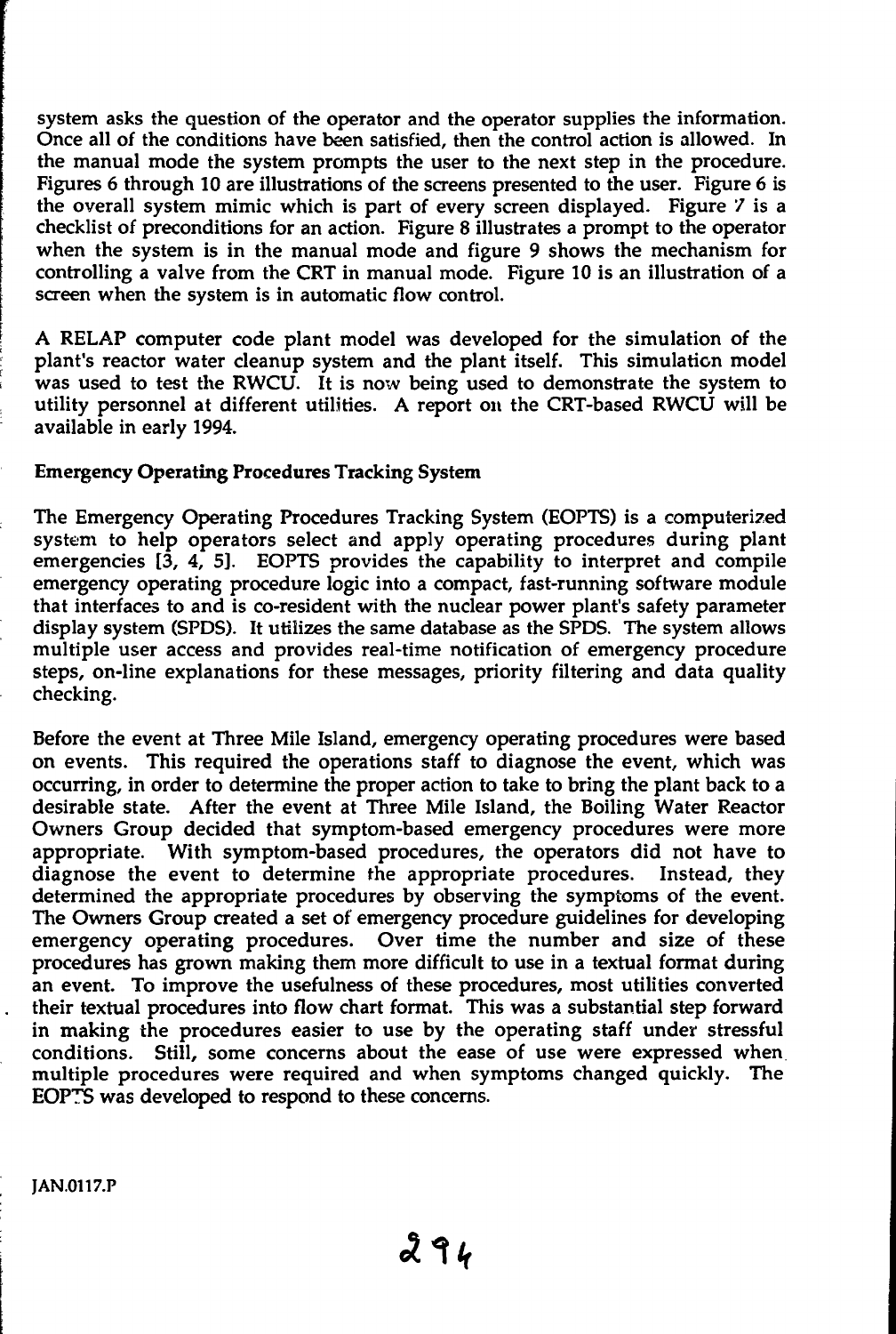The EOPTS has been fully developed for boiling water reactor (BWR) emergency operating procedures. Initially based on the Boiling Water Reactor Owners Group emergency procedure guidelines, the system has been applied specifically to Taiwan Power Company's Kuo Sheng plant's emergency operating procedures. This system has been implemented as an add-on module to the SPDS developed for the Kuo Sheng plant. The EOPTS has been interfaced to the Kuo Sheng full-scale plant simulator for site acceptance testing and performance evaluation by plant operators as a prelude to actual plant installation. Considerable human factors testing has indicated that the system improves human reliability and efficiency, and helps the operators respond in a time indicative of skill-based response instead of knowledgebased response, which is the prevailing cognitive mode of operators without the system. The system is currently being used at Kuo Sheng for training purposes.

A similar system is being developed for the Tennessee Valley Authority's Browns Ferry plant simulator. The major change between the Kuo Sheng system and the Browns Ferry system is the human-machine interface and the plant-specific procedures. The Kuo Sheng system utilized a textual format for presenting information and guidance to the operator. The Browns Ferry System utilizes a graphical representation. Examples of these are shown in figures 11 through 14. The graphical representation is patterned after the flow charts which the operators are currently using on the plant. Figure 11 is an overview of one of the emergency procedures. Figures 12 through 14 represent detailed steps in the procedure. All of these figures are representation drawings for the screens rather than actual screen pictures. Therefore the textual information has been left off in the drawings for simplicity.

#### Conclusions

The integration of operator support systems supports the nuclear power plant goals of improved availability and reliability, enhanced safety, reduced operations and maintenance costs, and improved productivity. Two major aspects which supports this integration are discussed in this paper. The first is the plant communications and computing architecture which provides the infrastructure that allows the integration to exist in a easy to implement manner. Open systems concepts are •utilized to guarantee interoperability of systems and interchangeability of equipment. The second is the EPRI Plant-Window System which supplies the interface between the human and the plant systems. It implements common human-machine interfaces amongst systems and supports the implementation of diagnostic and decision aids. Work in both of these areas is being done as part of the EPRI Instrumentation and Control Upgrade Program. A number of operator support systems have been developed and are in various stages of implementation, testing and utilization. Two of these, the RWCU and the EOPTS, are described here.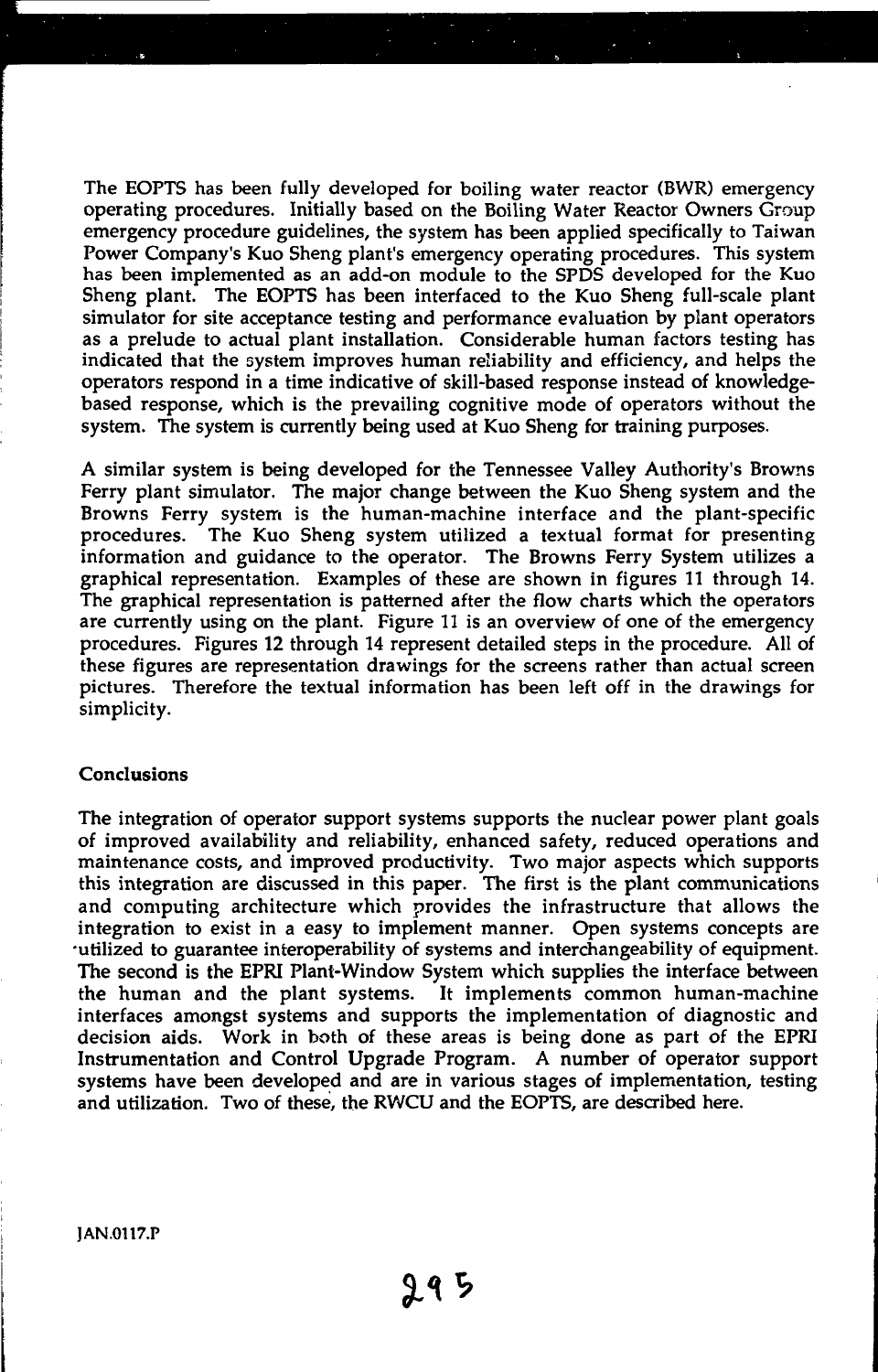#### **REFERENCES**

- [1] M. J. Bliss et al, "Plant Communications and Computing Architecture Plan Methodology Manual", EPRI TR-102306 vol. 1, to be published late 1993.
- 12] M. J. Bliss et al, "Plant Communications and Computing Architecture Plan Methodology Workbook", EPRI TR-102306 vol. 2, to be published late 1993.
- [3] W. Petrick and К. В. Ng, "Emergency Operating Procedures Tracking System," EPRI NP-5250M, June 1987.
- 14] J. F. Cheng, R. Chiang, C. C. Yao, A. J. Spurgen, D. D. Orvis, B. K.-H. Sun, D. G. Cain, and C. Christensen, "Evaluation of an Emergency Operating Procedure Tracking Expert System by Control Room Operators," Expert Systems Applications for the Electric Power Industry, EPRI NP-6957, June 1989.
- [5] W. C. Chang and J. F. Cheng, "The Utility Experience of Implementing the Emergency Operating Procedure Tracking System," Expert Systems Applications for the Electric Power Industry, EPRI NP-6957, June 1989.

**JAN.0117.P**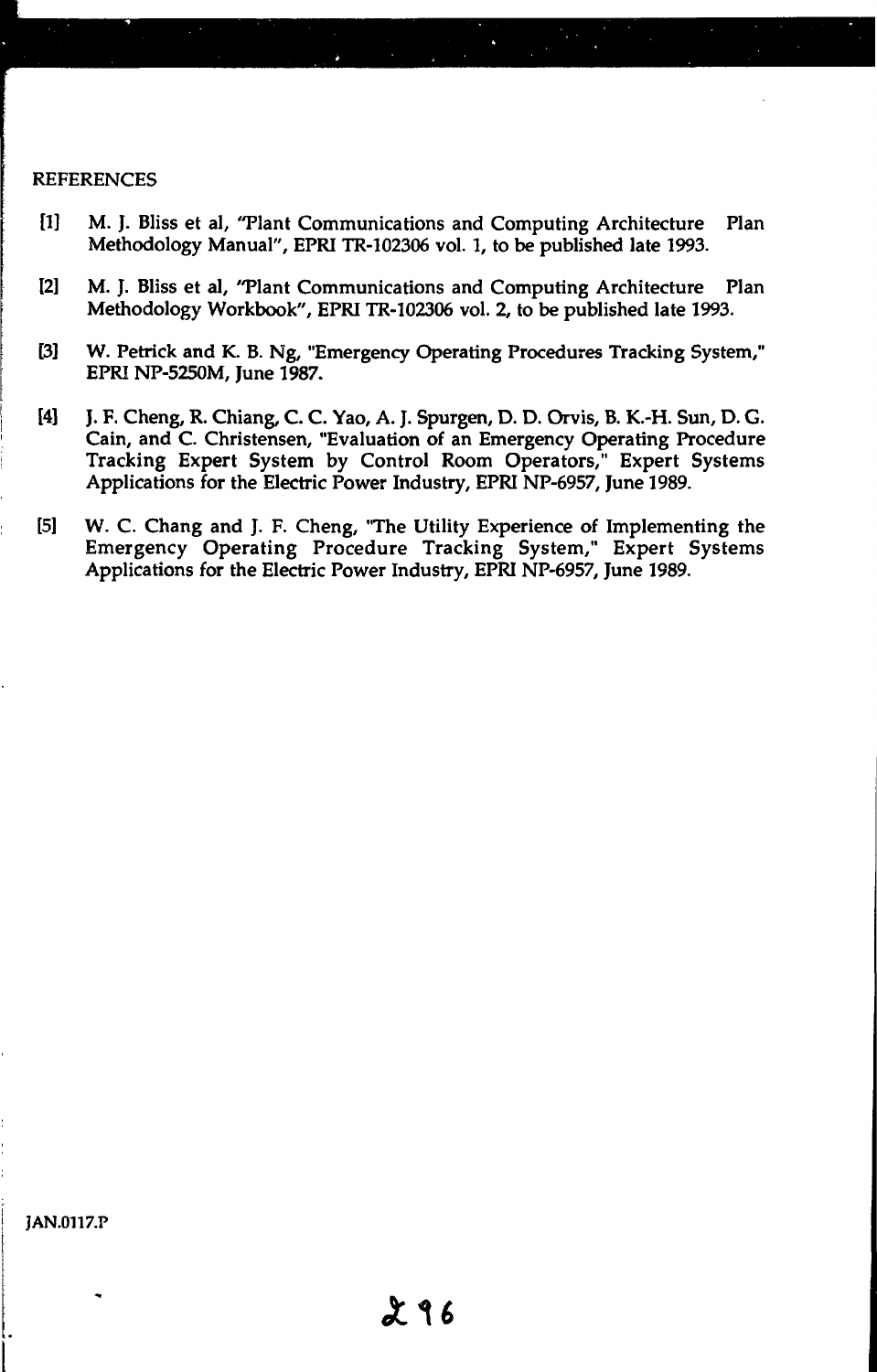

Implementation Guidelines (developed in other EPRI projects) PICTORI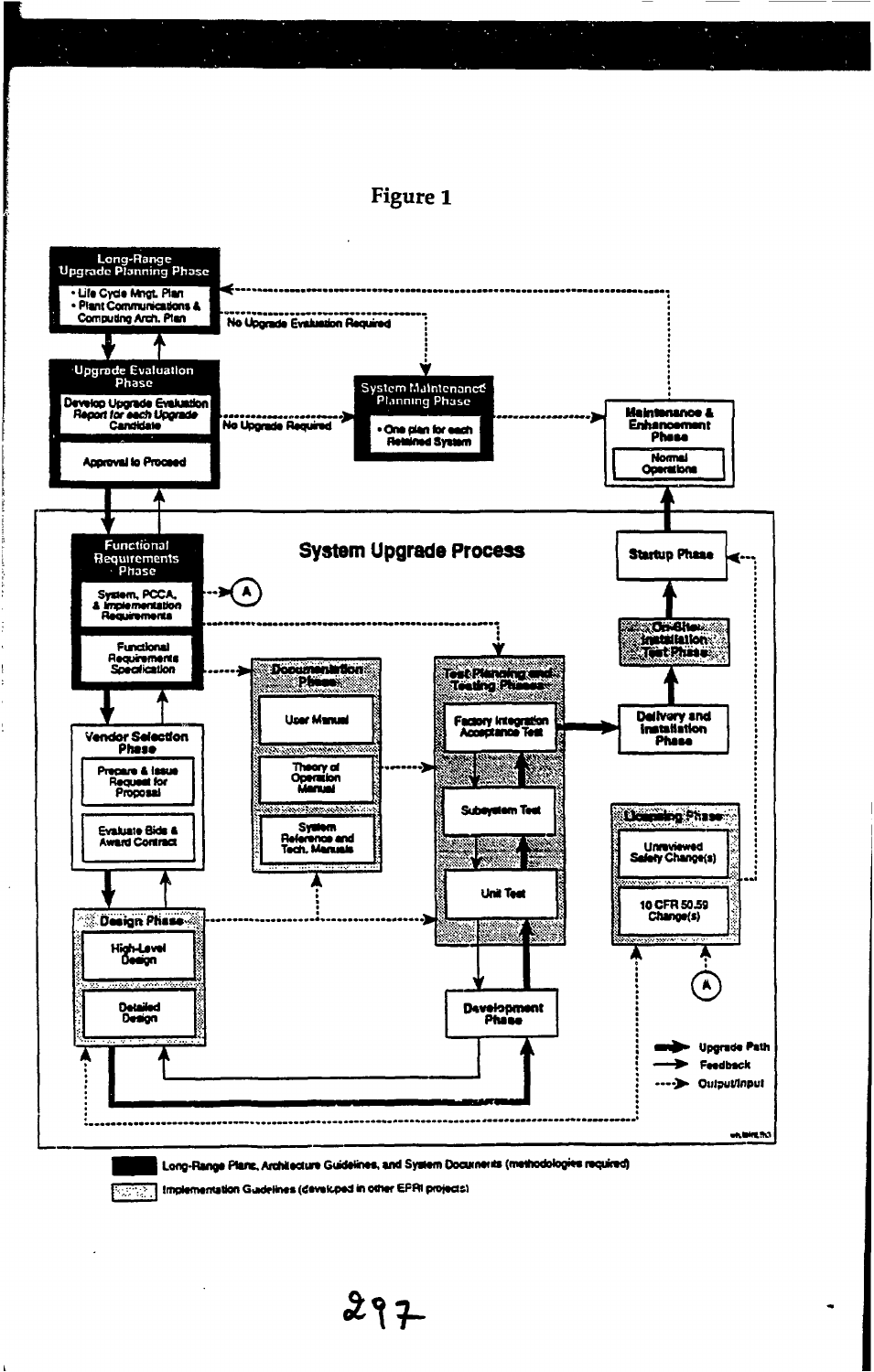



Generic Vendor Implementation Guidelines

Г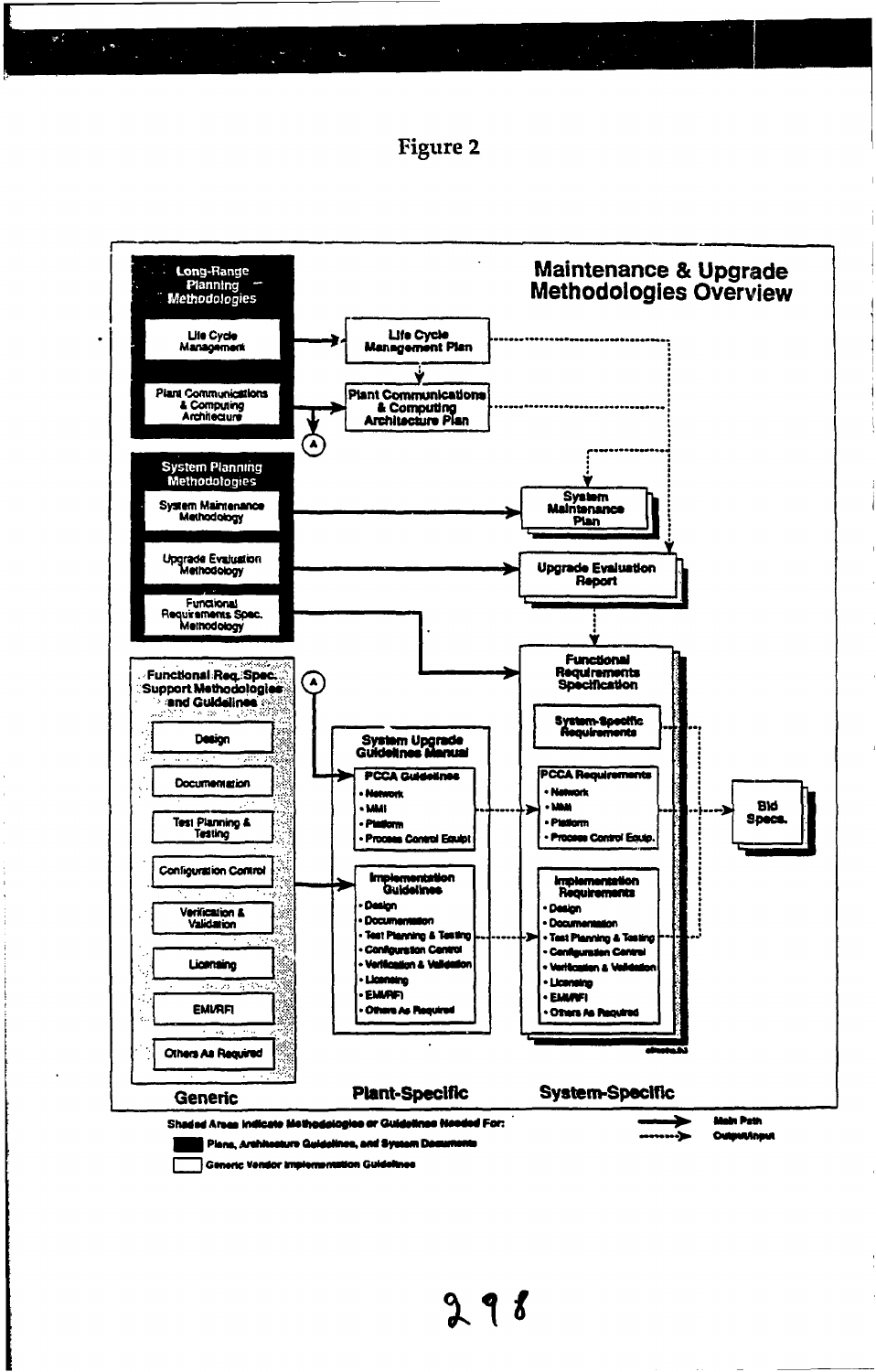$\sim$ 

# **Nuclear Power Plant Architecture**

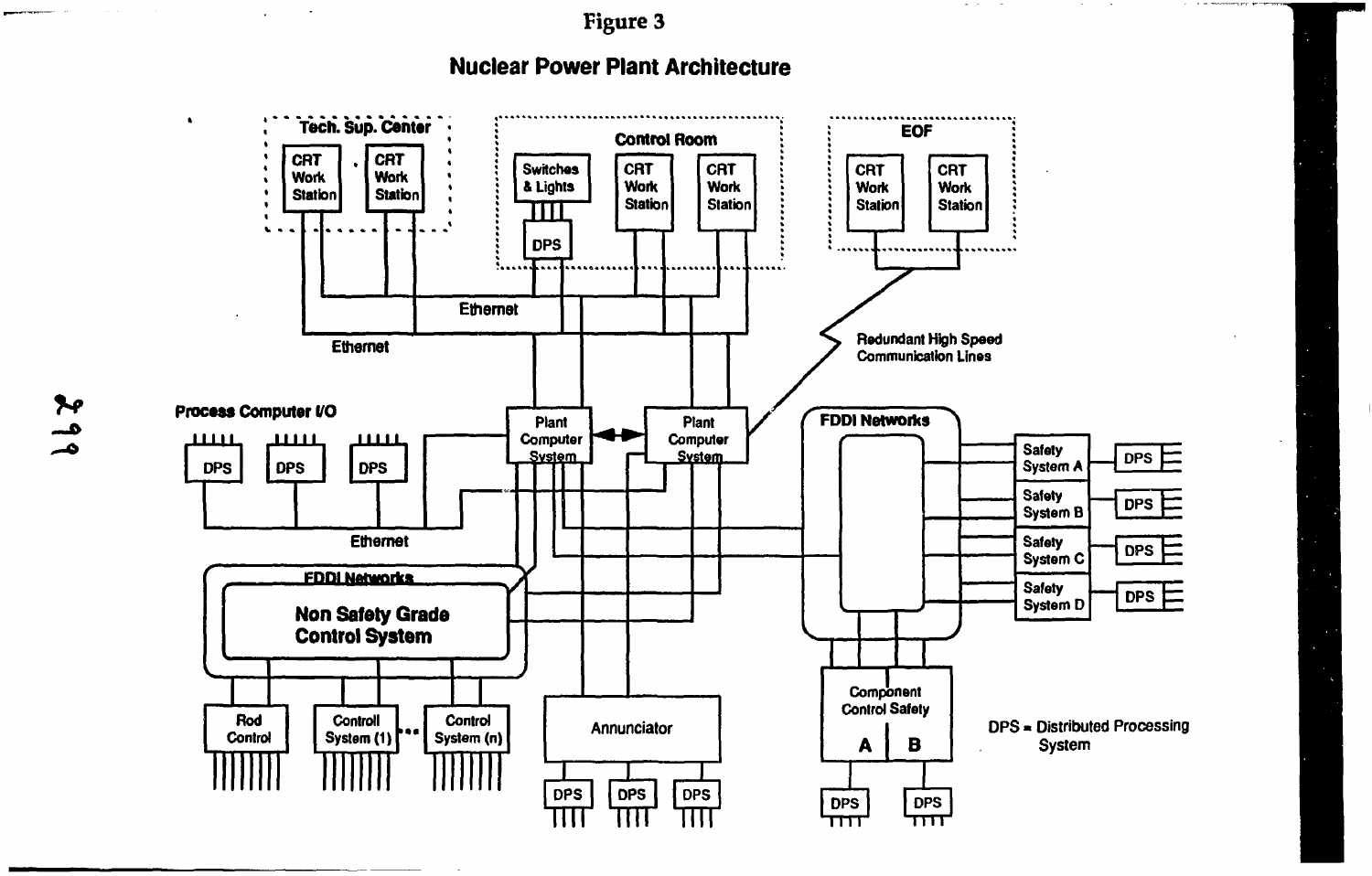# **EPRI PCCAP Methodology Process**



i<br>ool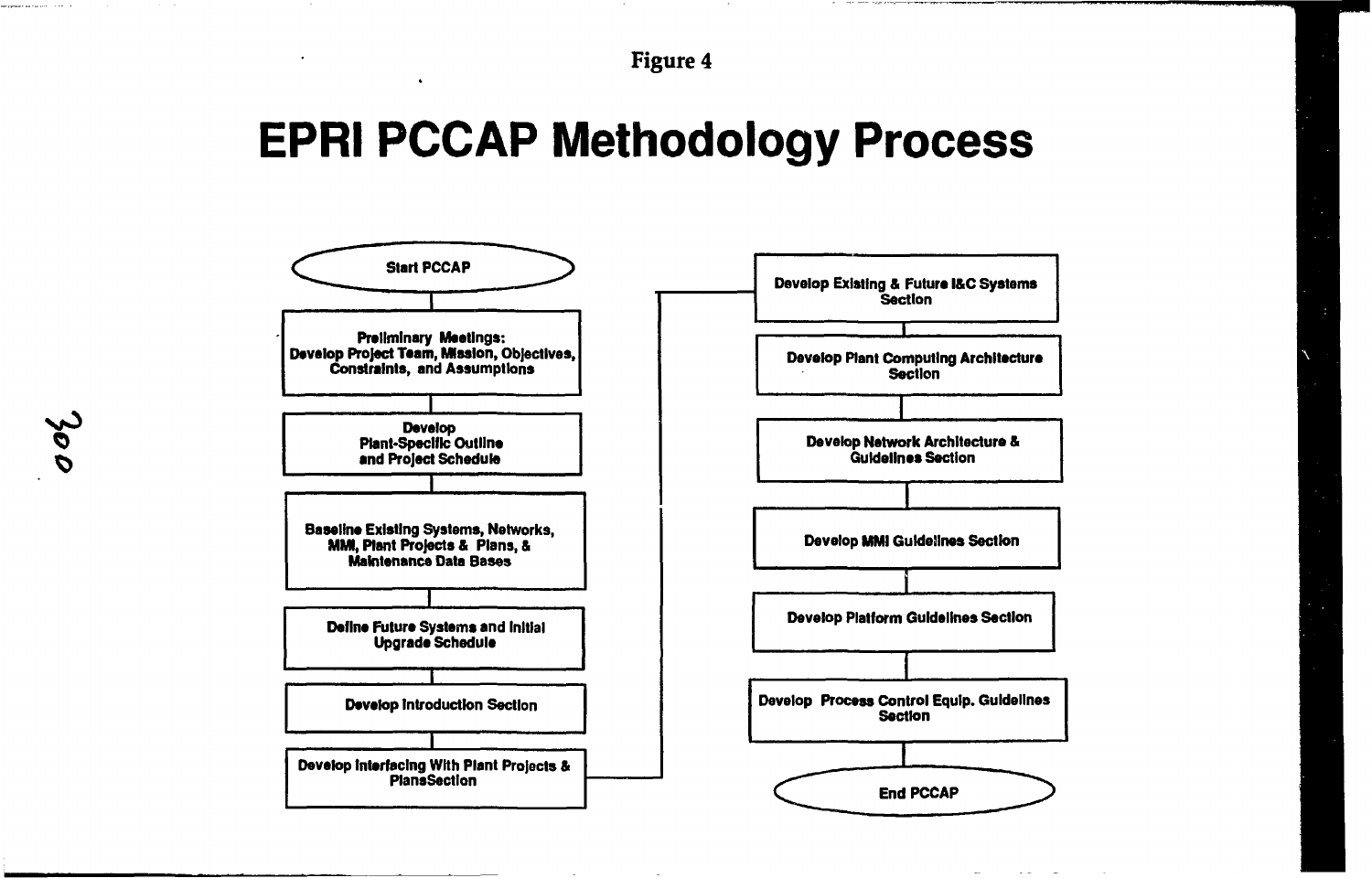# **Conceptual Design**

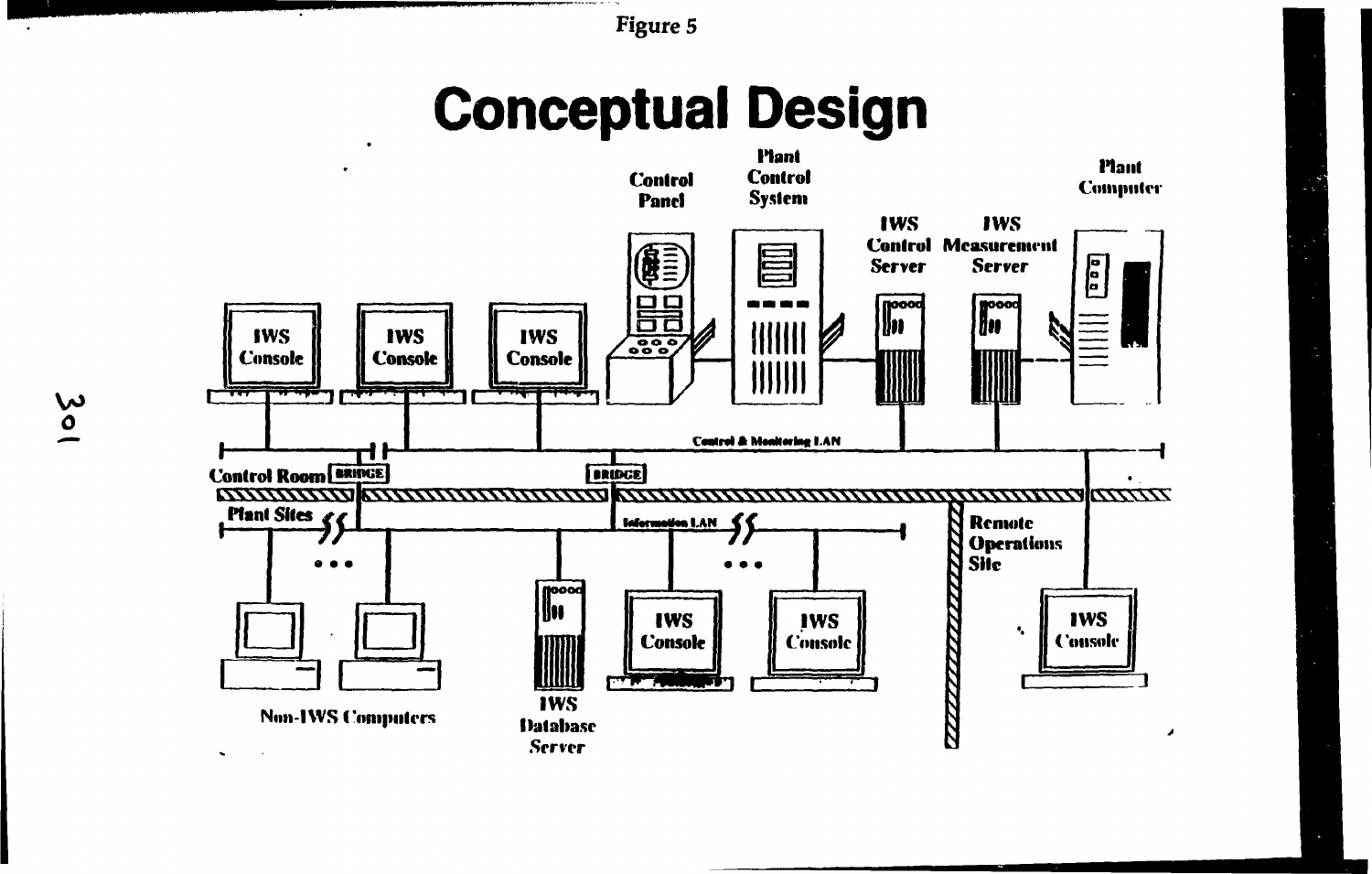

Ċ

麻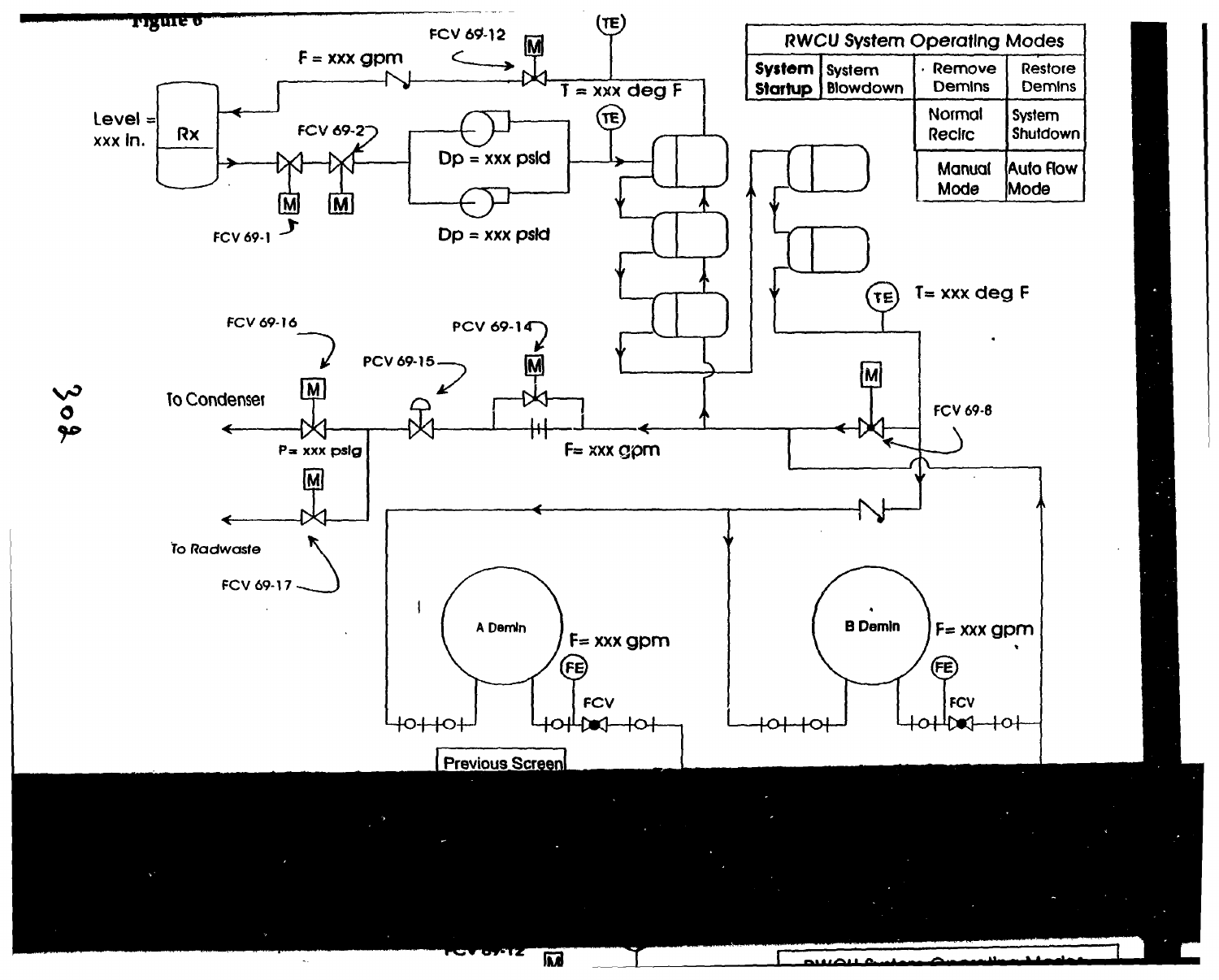

 $\frac{6}{\sigma}$  $\boldsymbol{\omega}$ 

 $\bar{\epsilon}$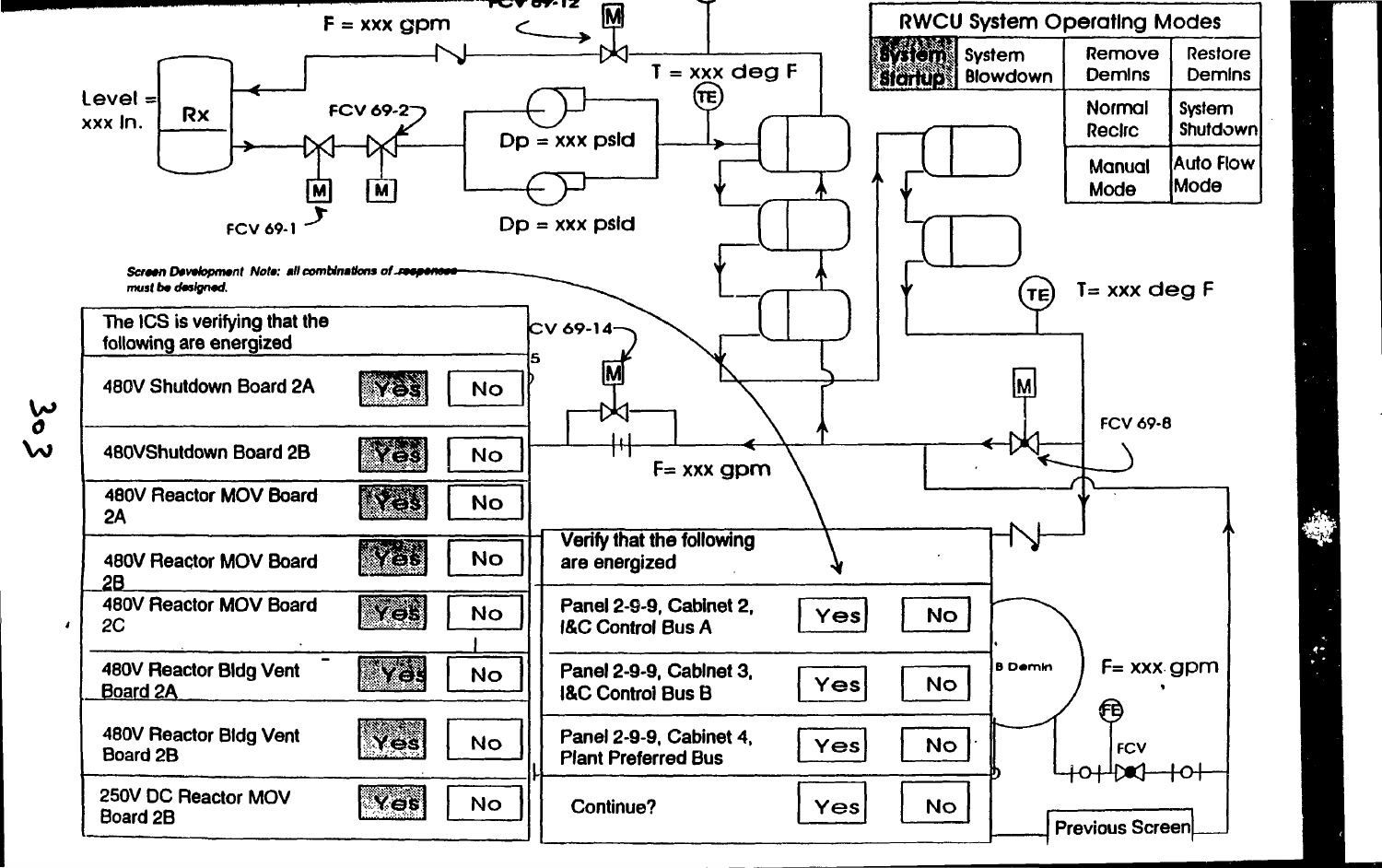

po2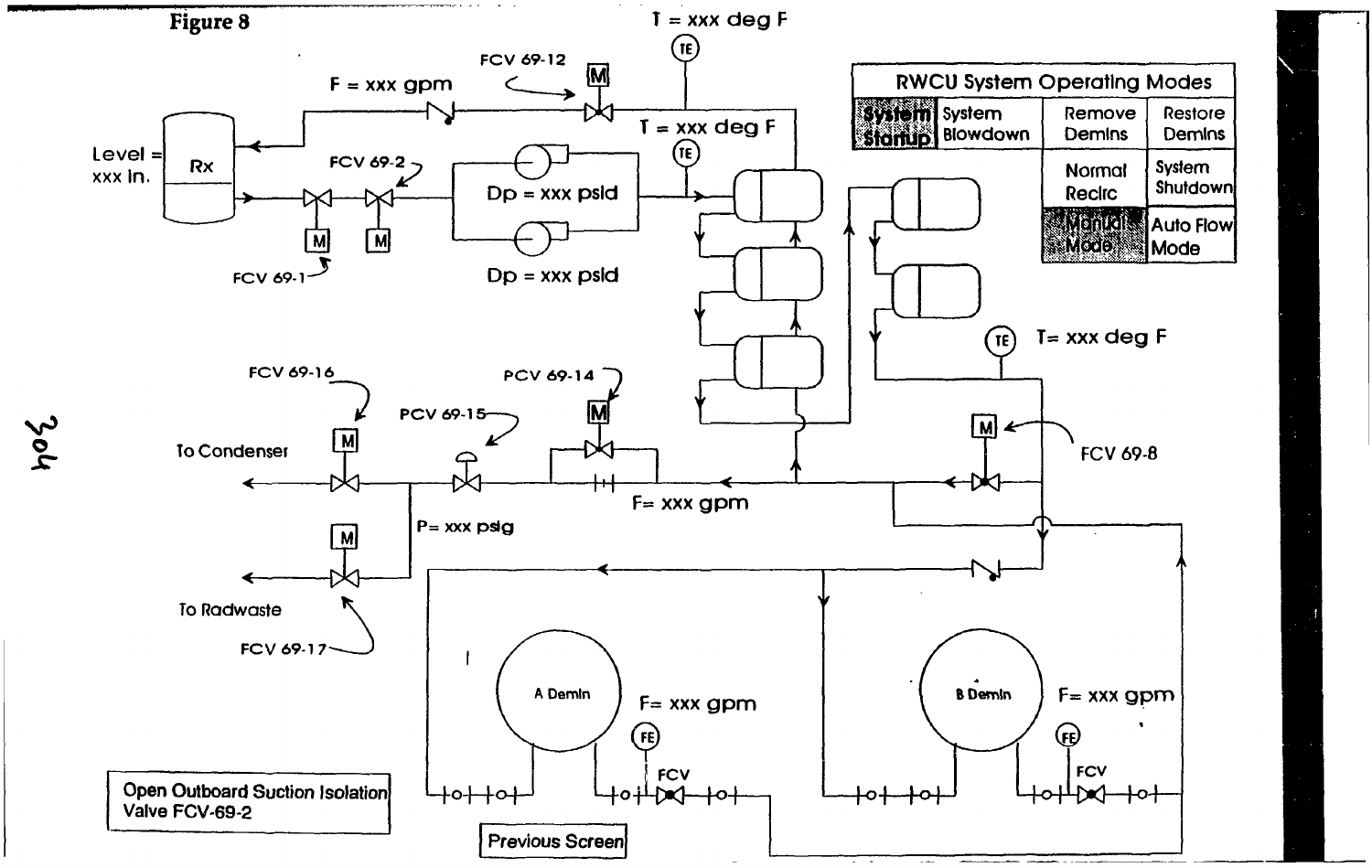

 $\overset{\sim}{\circ}$  $\mathbf{M}$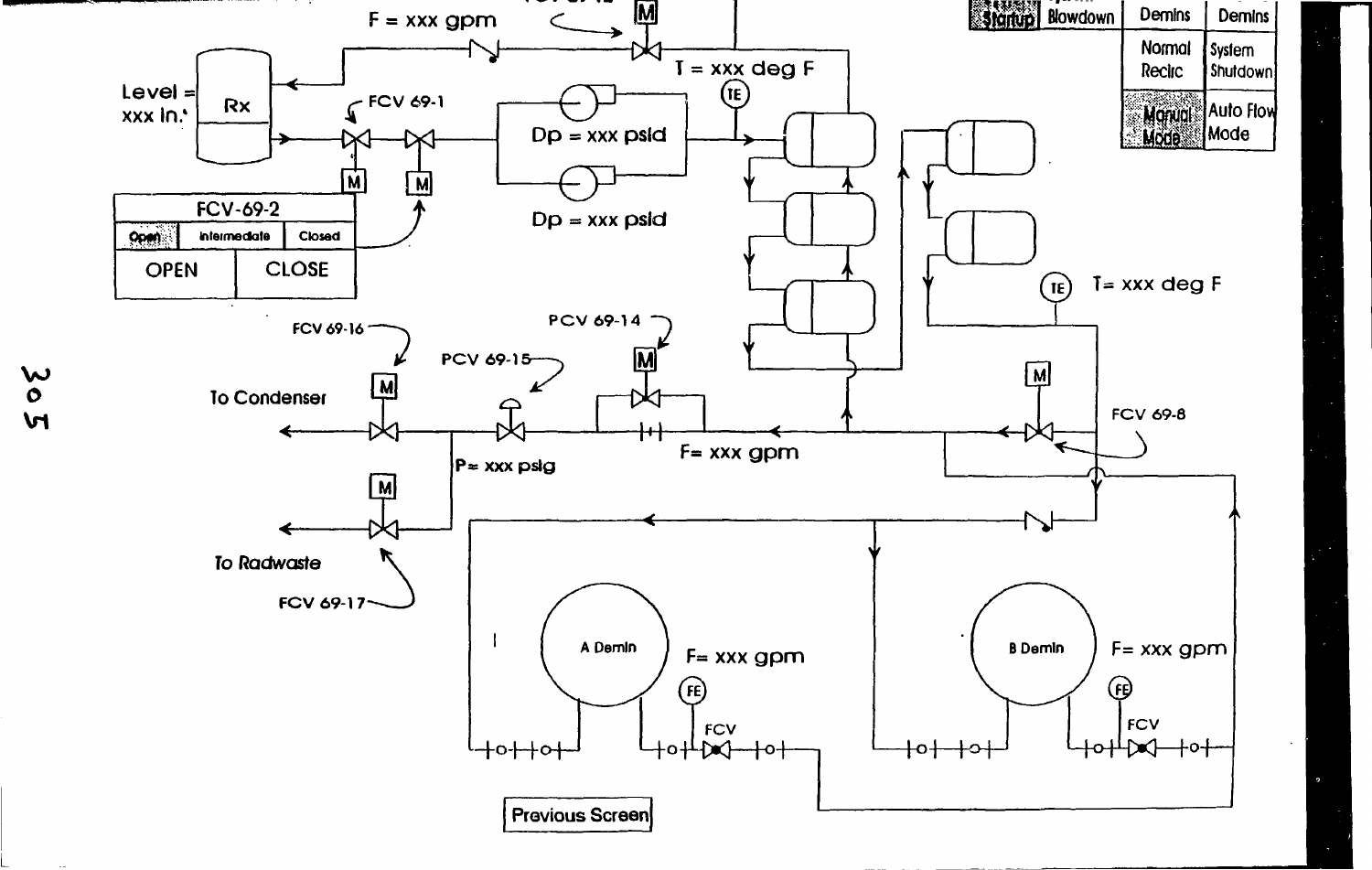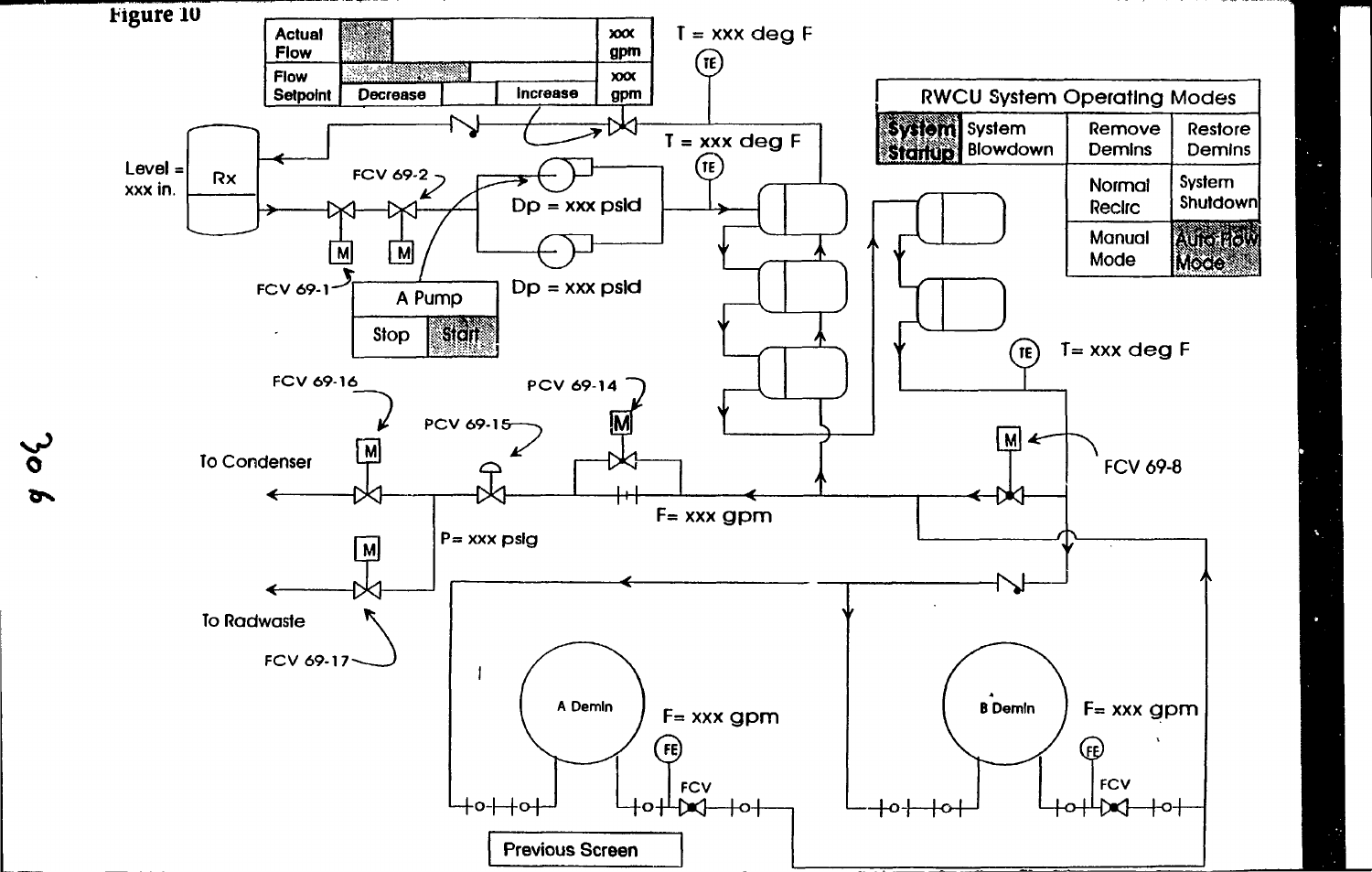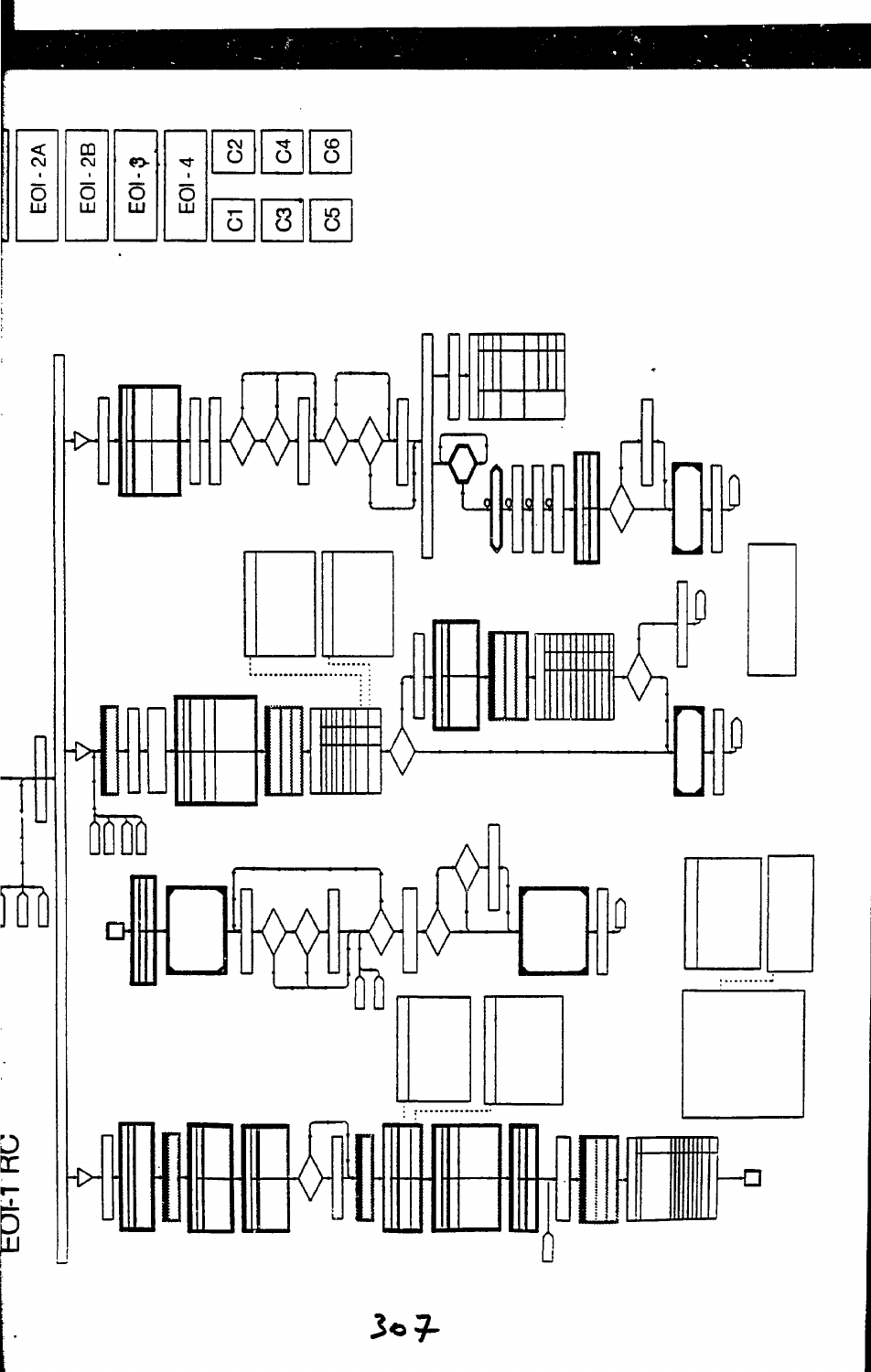| EOI-1 RC/P Pg 1 |  |
|-----------------|--|
|-----------------|--|

| NOTE: THE FOLLOWING<br><b>VARIABLES ARE ON THIS</b><br><b>SCREEN:</b>                                                                                                        |
|------------------------------------------------------------------------------------------------------------------------------------------------------------------------------|
| <b>RC/PO</b><br> RC/P-1<br>RC/P.2<br>RC/P-2.1<br> RC/P·3W<br>RC/P-3<br> RC/P-3.1<br>RC/P-4<br><b>RC/P-4.1</b><br><b>RC/P.4.2</b><br>RC/P.5]<br>RC/P-5NO<br>RC/P-6<br>RC/P-6Y |
|                                                                                                                                                                              |

 $\blacktriangleleft$ 

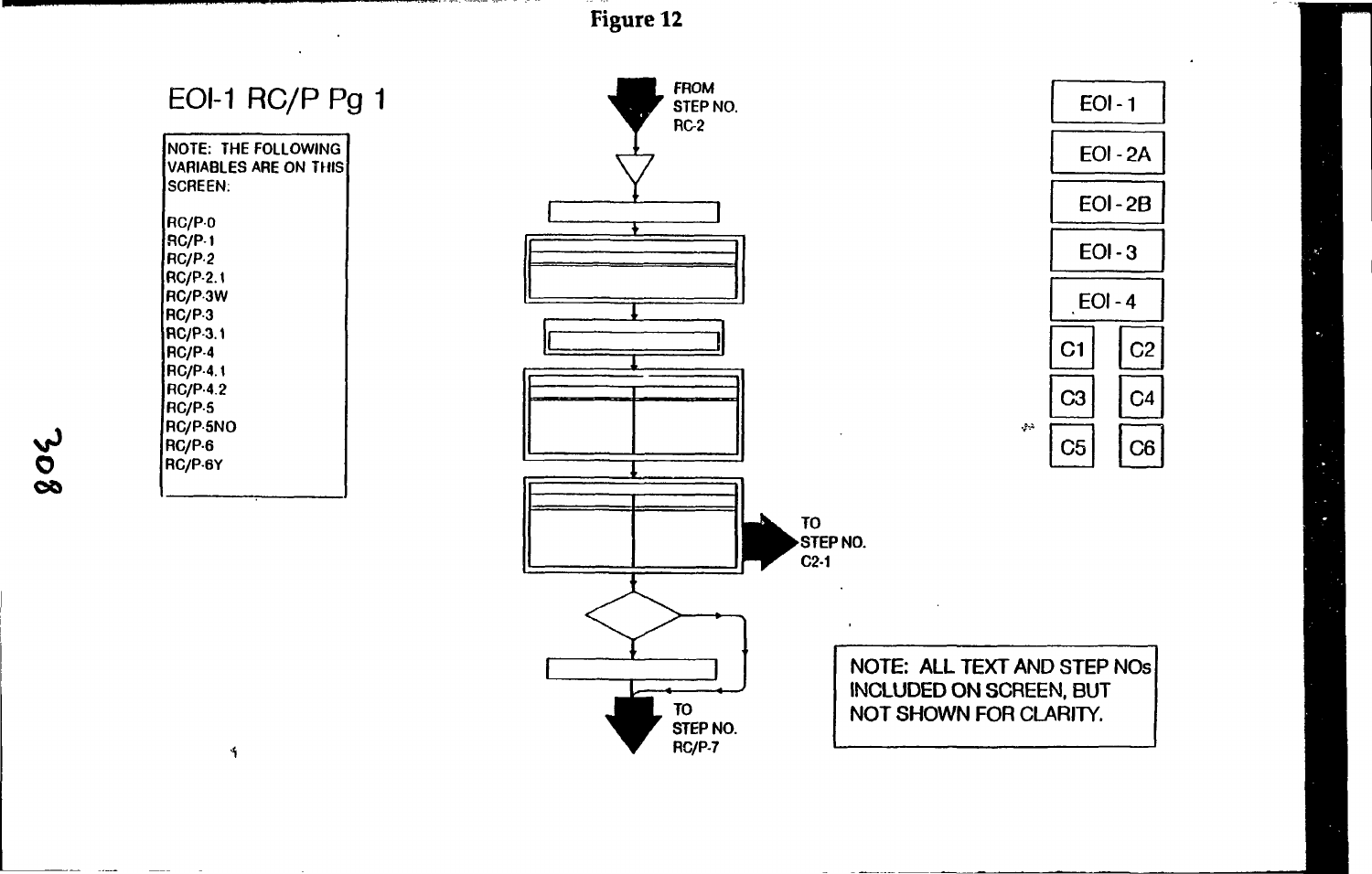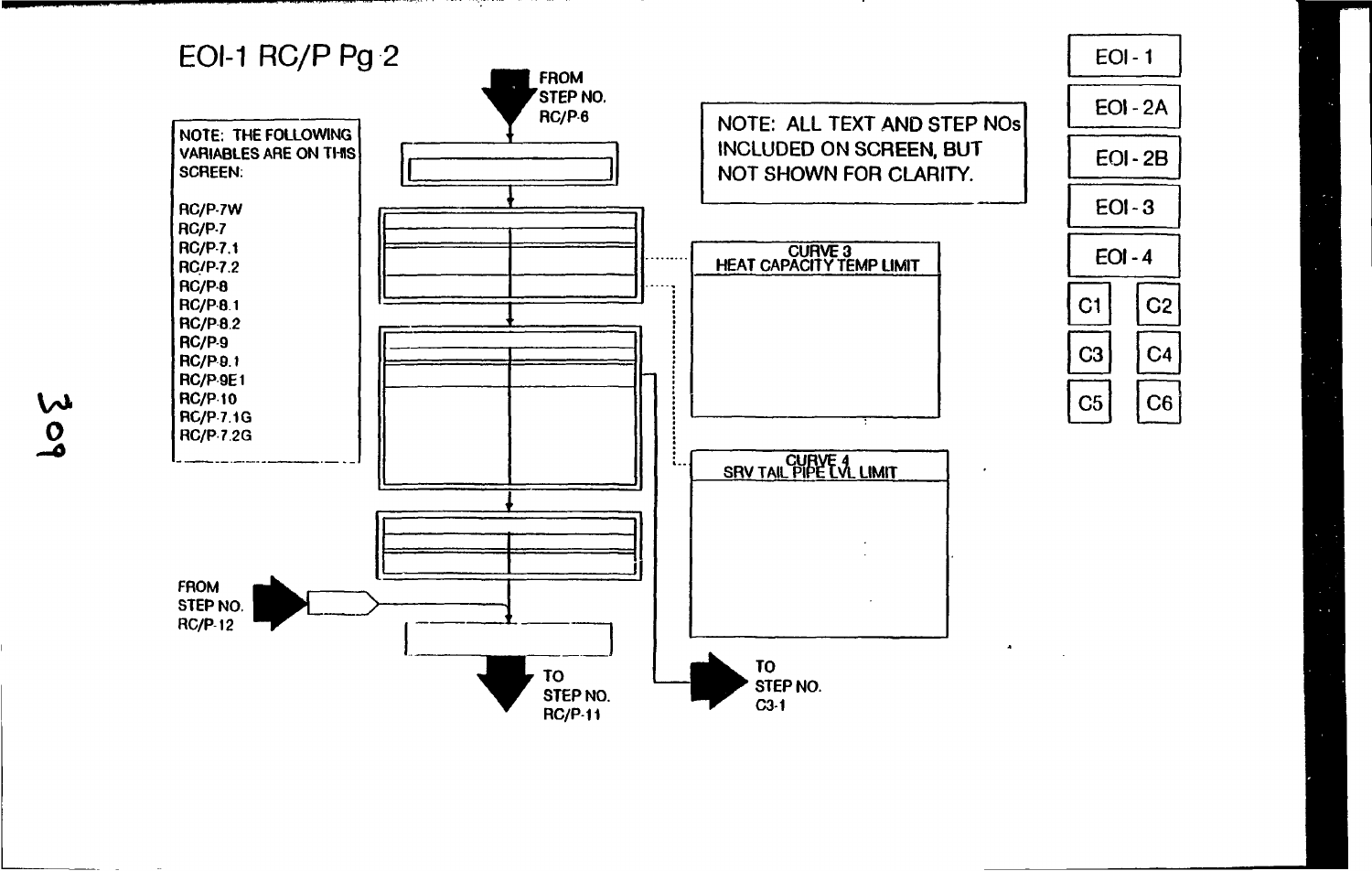**Figur e 1 4**



 $\ddot{\phantom{a}}$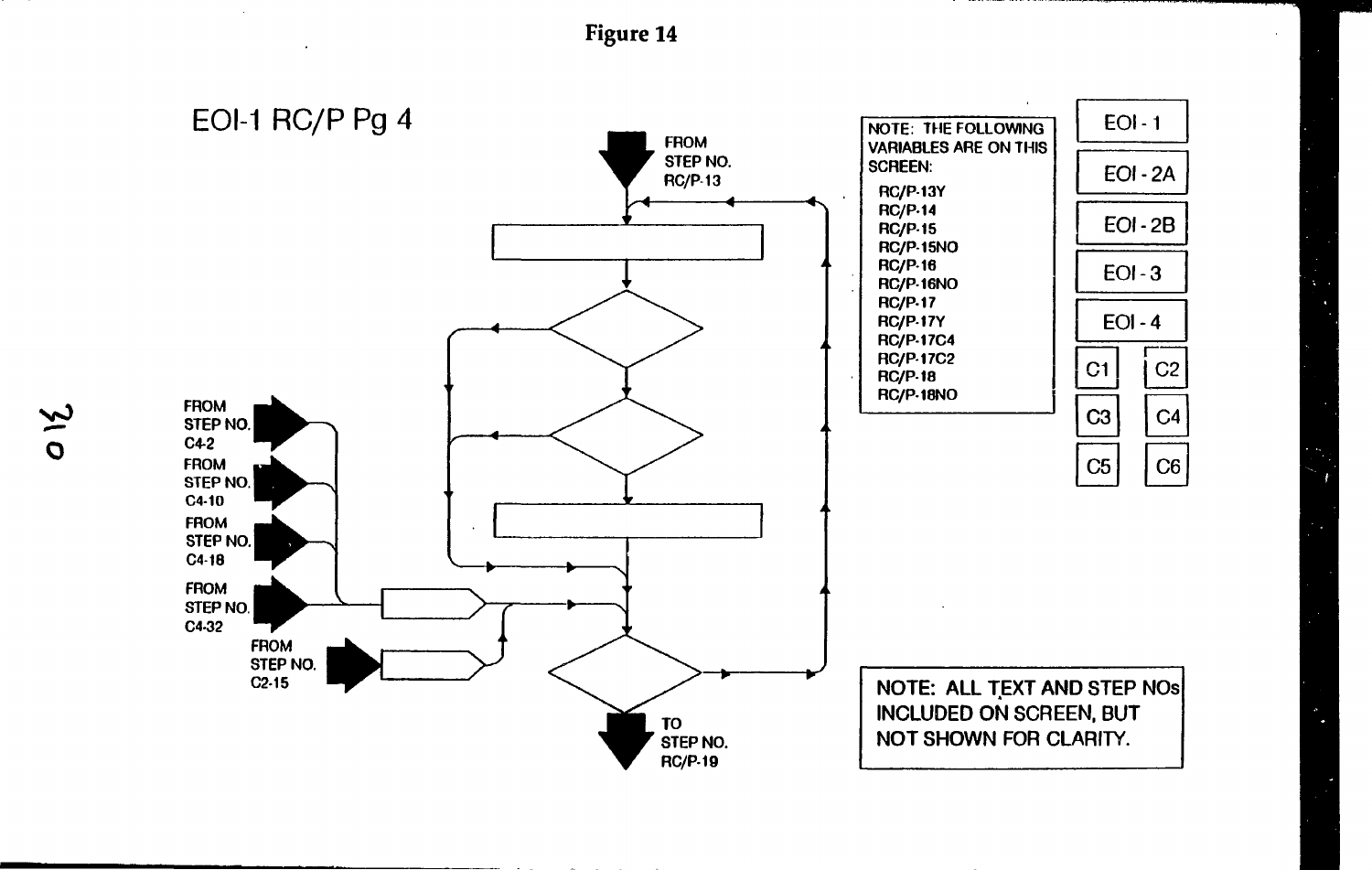



Page 1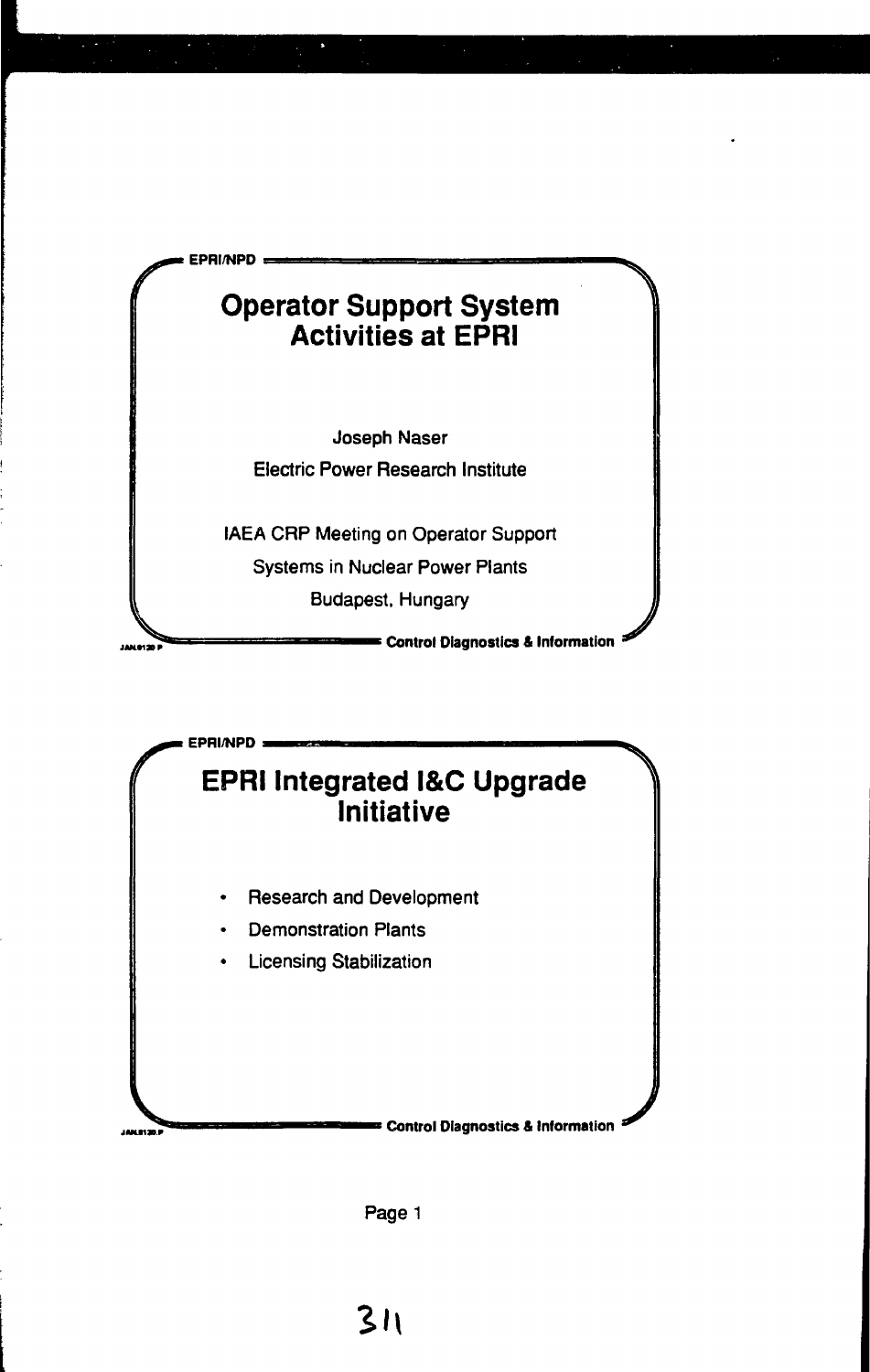



Page 2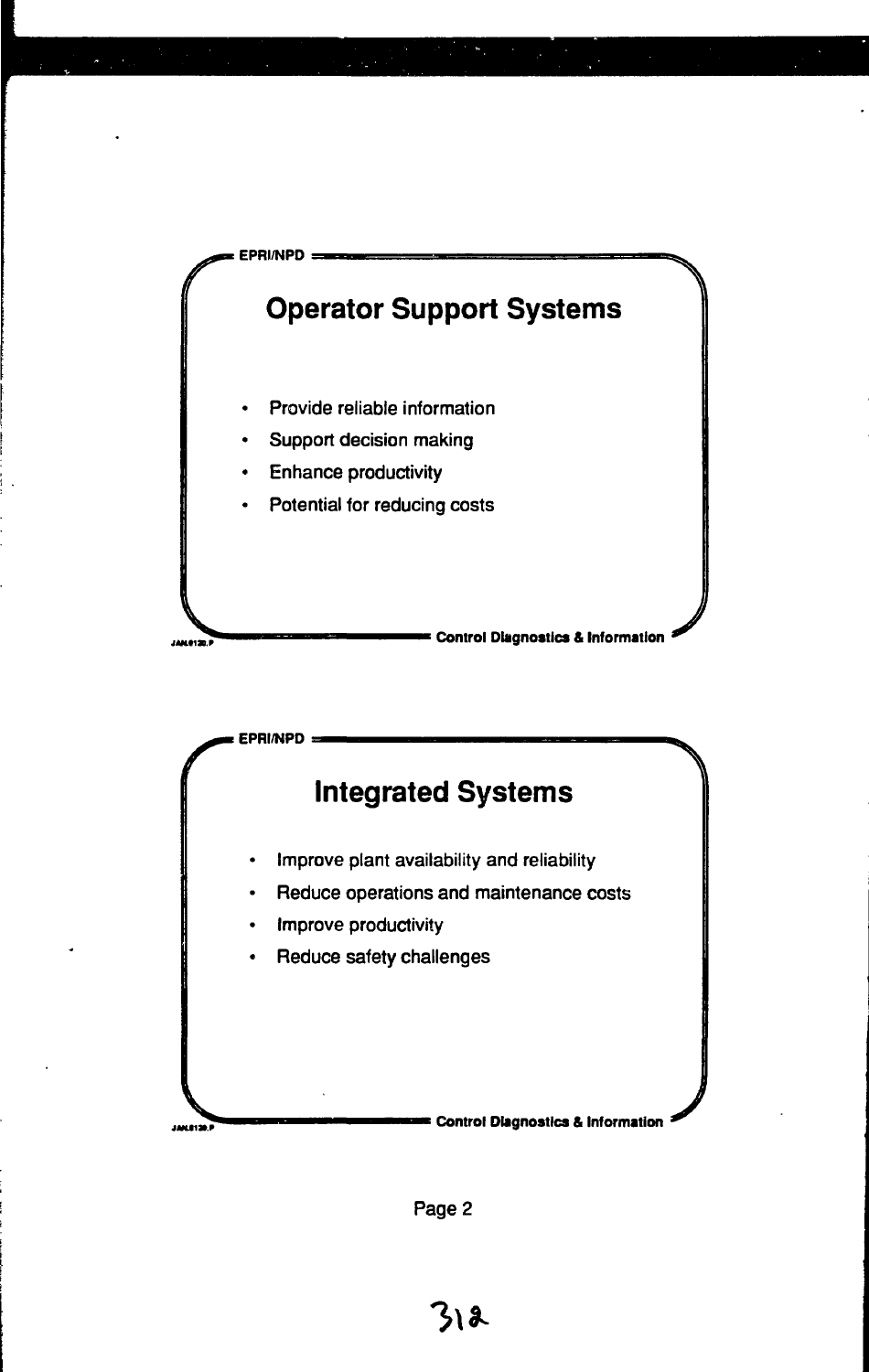



Раде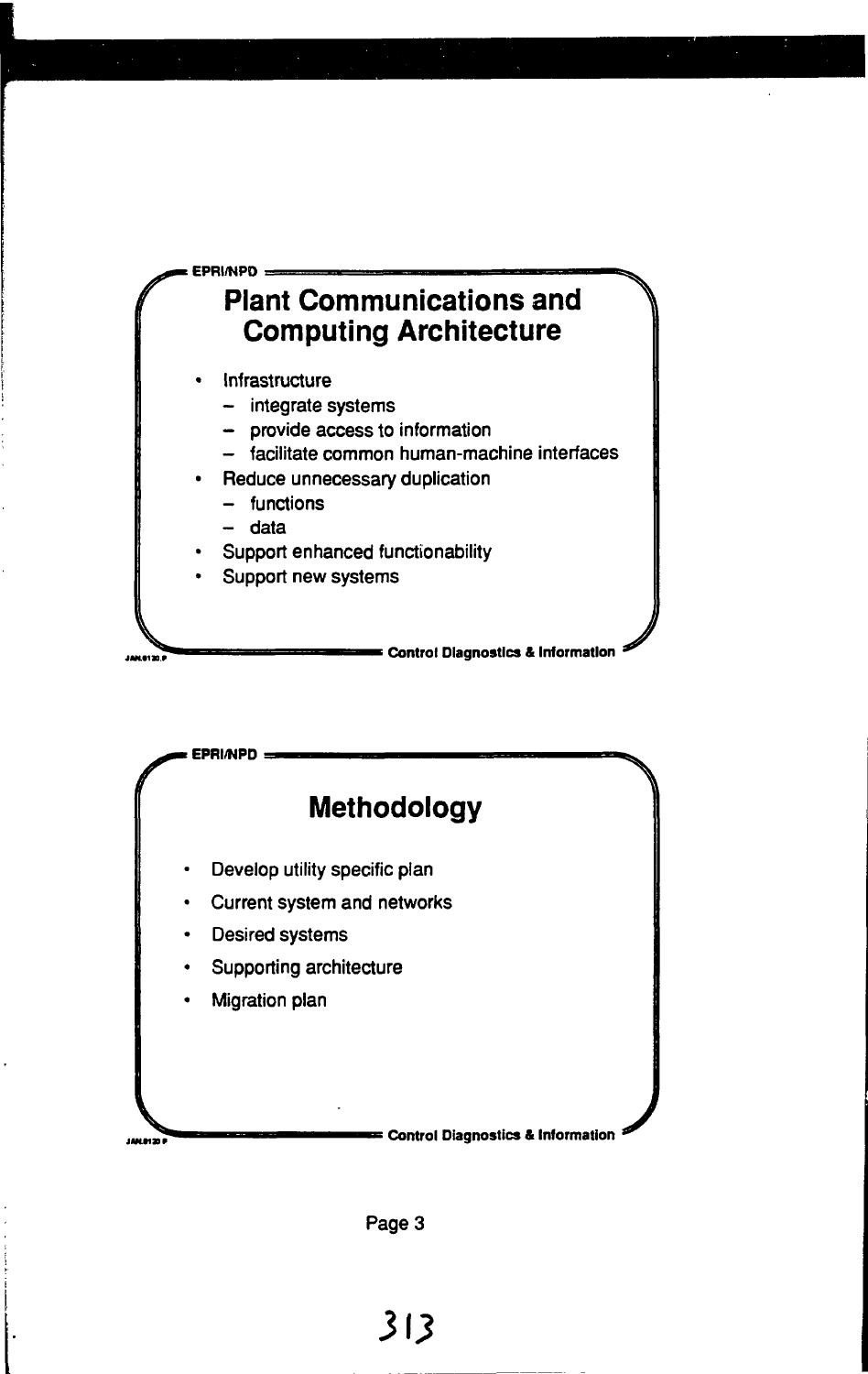

U



Page 4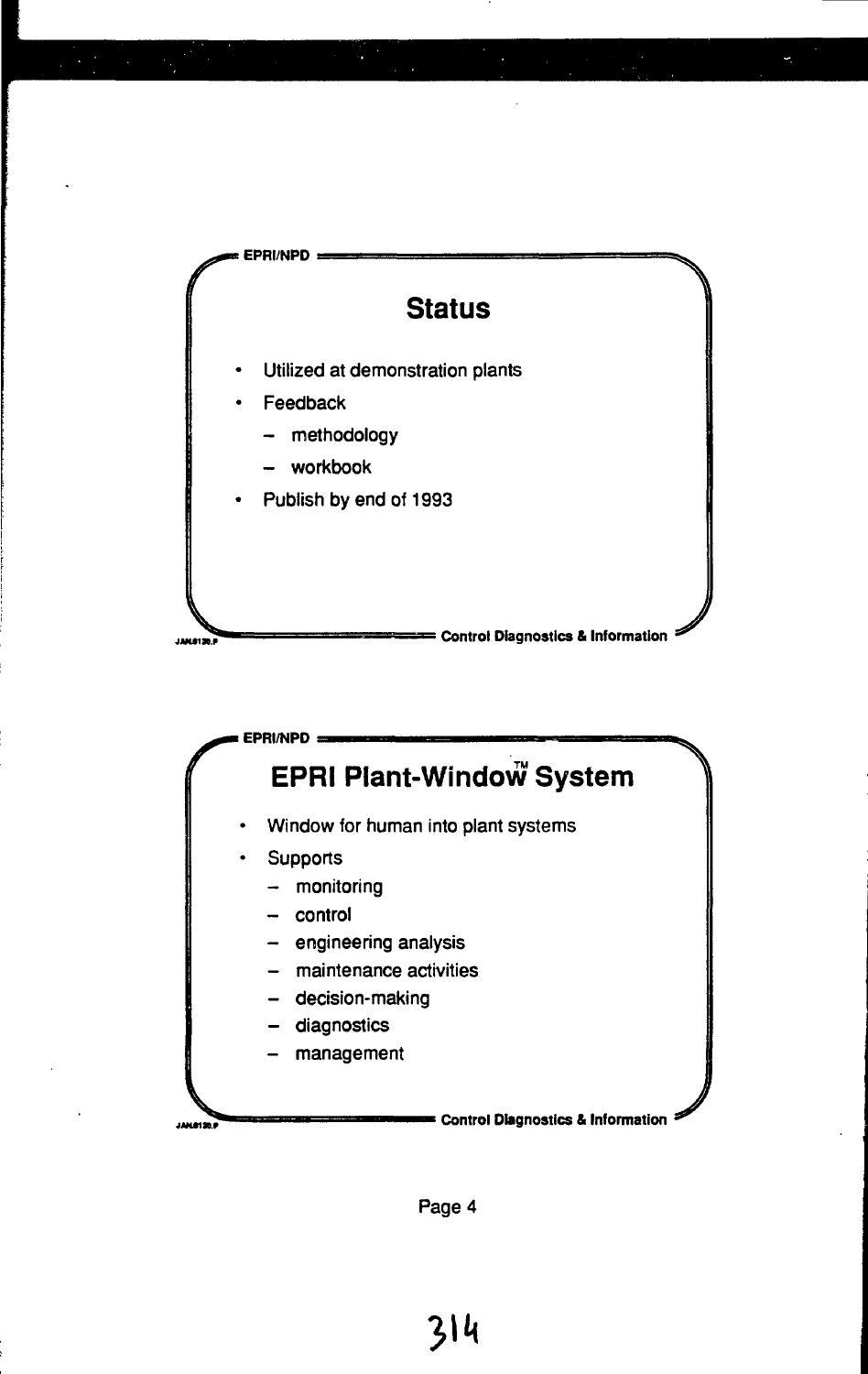



Page 5

**3 / 5**